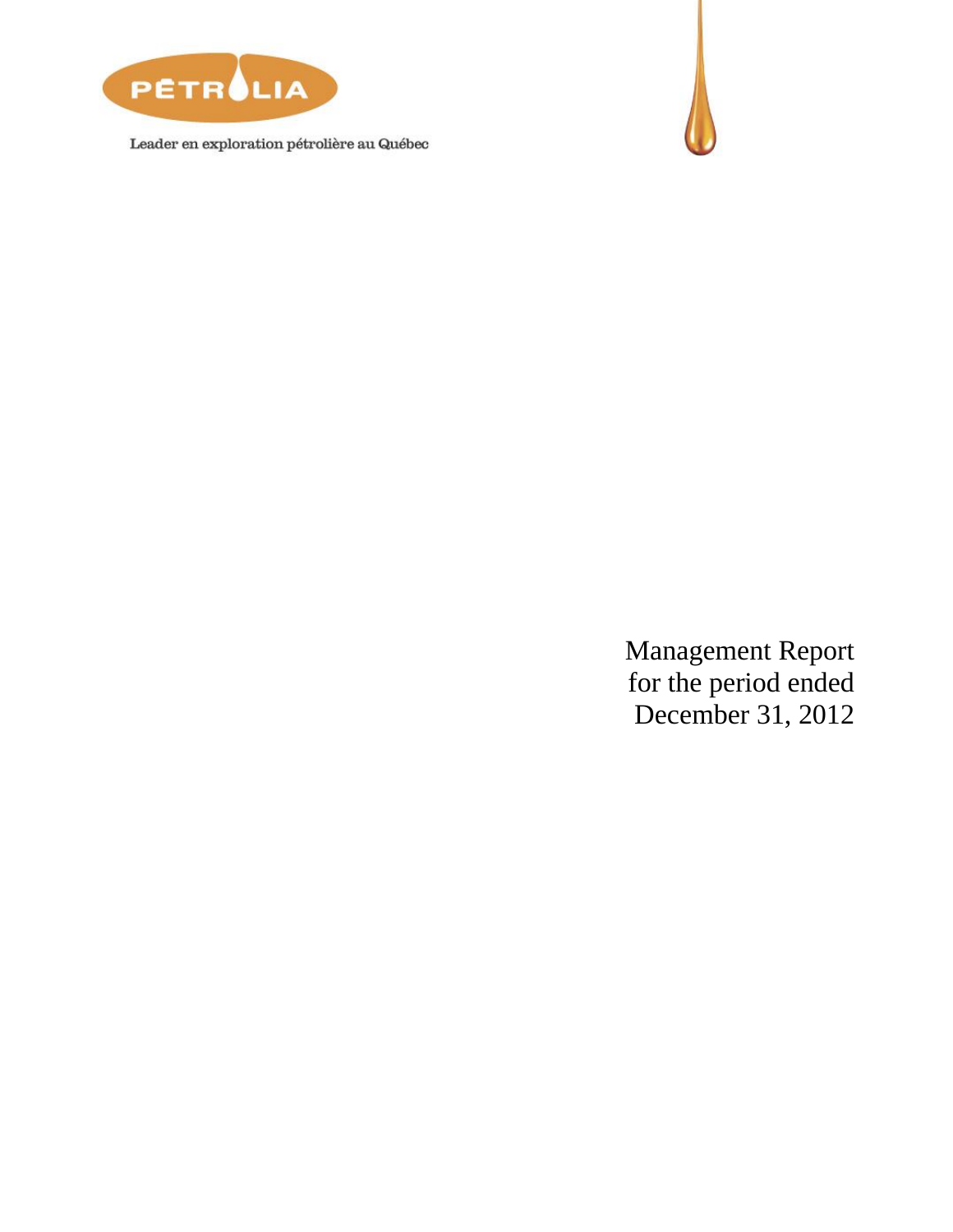

# **INTERIM MANAGEMENT REPORT FOR THE FIRST QUARTER ENDED DECEMBER 31, 2012**

This interim management report has been approved by the Board of Directors. It is an addition and supplement to the quarterly financial statements and should be read in conjunction with them and the audited financial statements for the fiscal years ended September 30, 2012 and 2011, and the annual management report, where required.

This report presents the view of Management on current Company activities and is accompanied by the financial results as at December 31, 2012. It may also cite significant events that occurred after December 31, 2012 and provides an overview of activities planned for the coming months.

The reporting currency is the Canadian dollar (CAD) and all amounts presented in this report are in Canadian dollars.

# **1. DATE**

The effective date of this management report for the fiscal year ended December 31, 2012 is February 26, 2013.

# **2. INCORPORATION AND MISSION**

Incorporated under Part 1A of the Quebec *Companies Act* and governed by the provisions of the Quebec *Business Corporations Act*, Pétrolia is an oil and gas exploration company. It has been listed on the TSX Venture Exchange since February 16, 2005, under the symbol PEA.

The Company's oil and gas properties are at the exploration stage, and the Company's long-term profitability is tied in part to the cost and success of the exploration programs and subsequent development. The Company has not yet established whether its properties contain economically feasible reserves.

The Company's primary activities are the exploration and development of its oil and gas properties. In order to achieve its objectives, the Company has to form partnerships with other industry stakeholders.

# **3. FORWARD-LOOKING STATEMENTS**

Some of the statements made in this report may constitute forward-looking statements. Such statements relate to future events or future economic results anticipated by Pétrolia and are therefore subject to known and unknown risks, uncertainties and other factors which may cause actual results, levels of activity and achievements to differ materially from those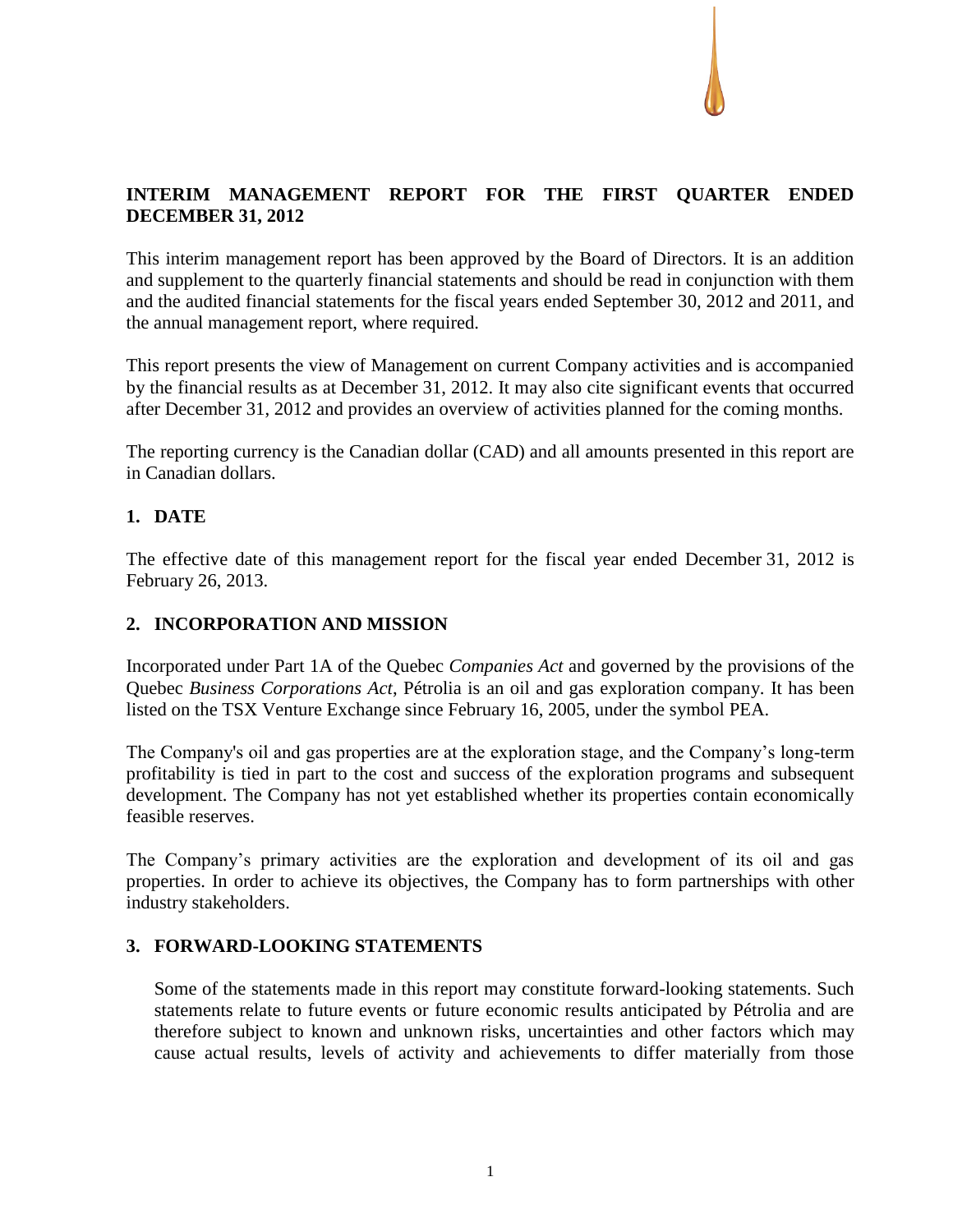expressed or implied by such statements. Accordingly, a decision to invest in Pétrolia's shares should at no time be based on these forward-looking statements. Pétrolia disclaims any intention or obligation to update these forward-looking statements.

# **4. HIGHLIGHTS OF THE FIRST QUARTER ENDED DECEMBER 31, 2012**

- Laurentian Bank Securities assigned an analyst to monitor Pétrolia's shares due to the financial sector's growing interest in the Company, its work and its potential, providing investors and shareholders with an additional tool to monitor the Company.
- Hydrogeological research on the Haldimand Peninsula continued. The study is piloted by Professor René Lefebvre of the INRS, in collaboration with Technorem. A second agreement was also reached with the INRS to carry out a hydrogeological study of the water table on Anticosti Island.
- Three stratigraphic surveys were performed on Anticosti Island and the initial results of the geochemical analyses confirm the Macasty source rock's capacity for hydrocarbon production (press release dated January 14, 2013).
- Drilling at the Bourque 1 and Bourque 2 wells ended in mid-December. The drill-stem tests indicated the presence of reservoirs containing oil, condensate and natural gas. Drilling has currently been suspended in order for Pétrolia to develop a long-term production testing program (press release dated December 19, 2012).
- The analysis results on Bourque 1 indicate the presence of a vuggy reservoir holding substantial quantities of hydrocarbons associated with weathered zones located near a major fault. Sproule Associates has been contracted to assess the quantity of hydrocarbons initially in place (press release dated January 30, 2013).
- The economic spinoffs of the Bourque 1 drilling are calculated at \$2.6 million provincewide, of which more than \$1.2 million (45%) has benefited workers and companies in the Gaspé region. The drilling campaign drew upon the services of 50 different business sectors.
- A private placement of \$1 148 460 comprising 957 050 in flow-through shares was completed and will be put towards the Bourque well assessment project, particularly the production testing.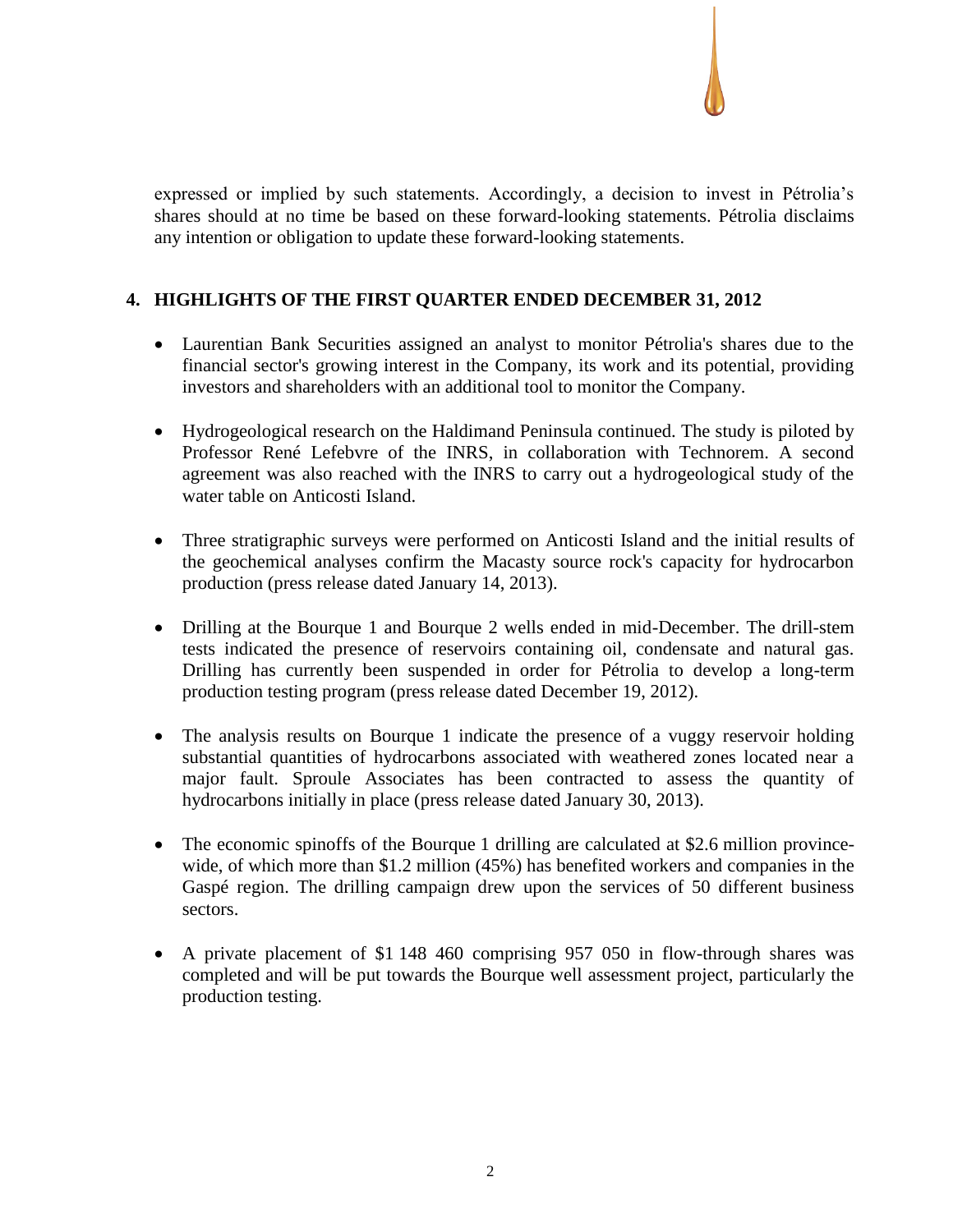- In anticipation of drilling at the Haldimand 4 well, the people of Gaspé were invited to an information night on December 12, 2012.
- Pétrolia has established two websites dedicated to the Bourque and Haldimand projects, where visitors can obtain information on the projects and track their progress.
- Drilling at Haldimand 4 was temporarily suspended following the adoption of a municipal by-law in Gaspé (see Section 9.1).

### **5. STRATEGY AND OUTLOOK**

The Company's objective is to discover marketable oil resources and put them into production as quickly as possible, with the goal of becoming profitable. In the pursuit of this mission, the Company never loses sight of the importance of the safety of individuals, environmental protection and community relations. Pétrolia achieves this objective by holding rights over promising licences and signing agreements with partners with the necessary technical and financial expertise. The Company installs wells according to scientific and technical principles, relying on best industry practices for its drilling activities. It also pays particular attention to community relations and the local socio-economic context in which it operates.

#### **6. FINANCING**

On December 10, 2012, Pétrolia announced that an engagement letter had been signed with Marquest Capital Markets as co-lead agent with Casimir Capital Ltd. The private placement is made up of a maximum of 2,500,000 flow-through shares, at a price of \$1.20 per share, for maximum gross proceeds of \$3,000,000. The proceeds of the private placement will be put towards exploration and specifically the extended production testing of two wells drilled under the Bourque project in 2012. On February 2013, The Company has decided not to hold a second closing of its private placement.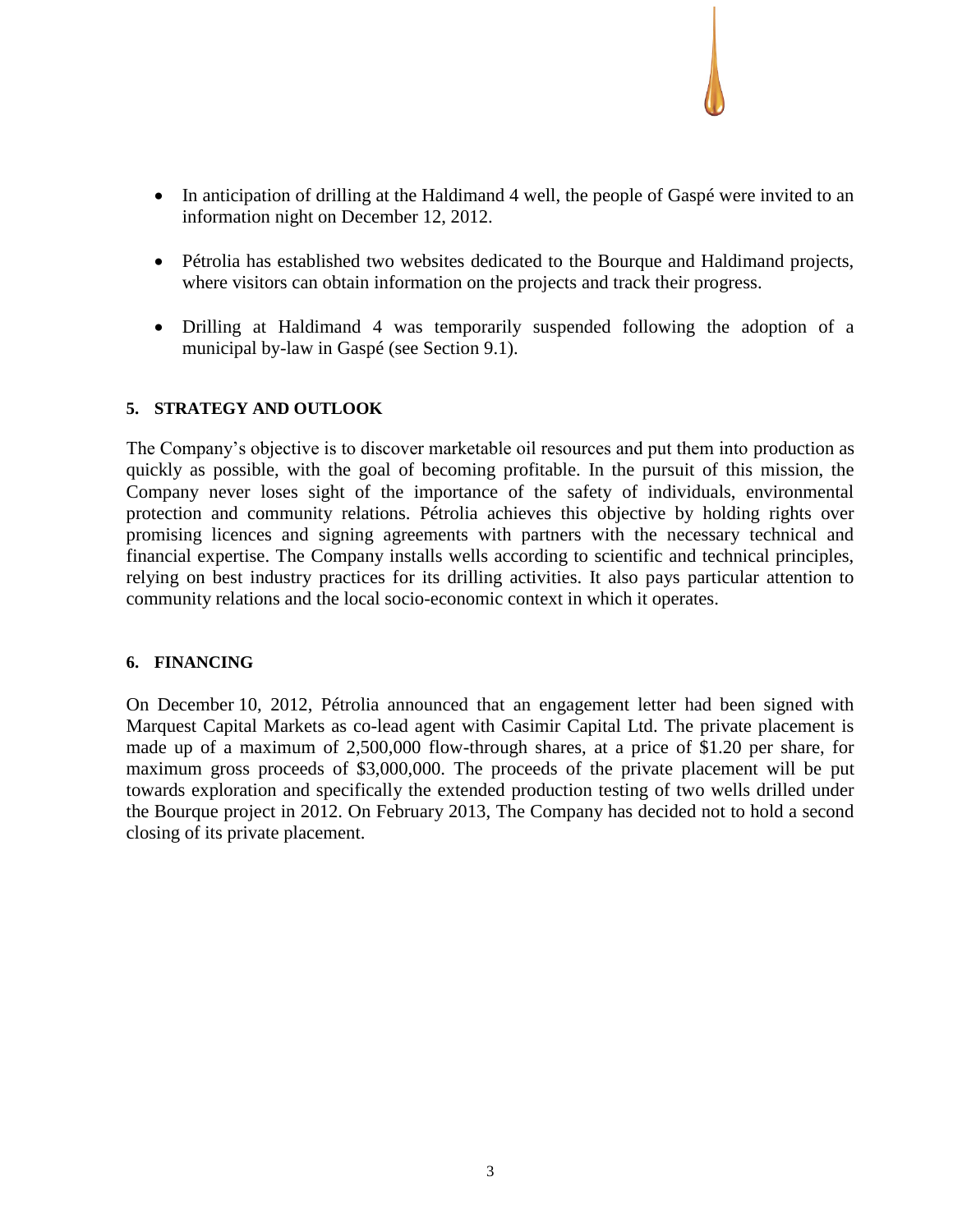## **7. LICENCES AND PARTNERSHIPS**

Pétrolia holds licences for and interests in over  $14,000 \text{ km}^2$ , i.e. close to 20% of the Quebec territory under lease.

On Anticosti Island, Pétrolia holds interests in 35 licences, covering an area of over 6,000 km<sup>2</sup>. Pétrolia has a 25% stake in six of the licences and a 50% stake in the other 29 licences. Corridor Resources Inc. holds the remaining interests. All of the licences on Anticosti Island are covered by a joint operating agreement (JOA) whereby Pétrolia is the operator for 26 licences.

In addition, in December 2011, Pétrolia entered into an agreement with Québénergie, a subsidiary of SCDM (Paris), to accelerate development of the Haldimand deposit and the development of the area surrounding the deposit. Each partner holds a 50% interest in the 13 licences covered by the agreement.

The following map shows the areas in which Pétrolia hold interests, as well as those covered by the partnership agreements.



Pétrolia interests; Interests of Pétrolia and Corridor Resources Inc.; Interests of Pétrolia and Québénergie ANTICOSTI ISLAND; Bourque No. 1 and No. 2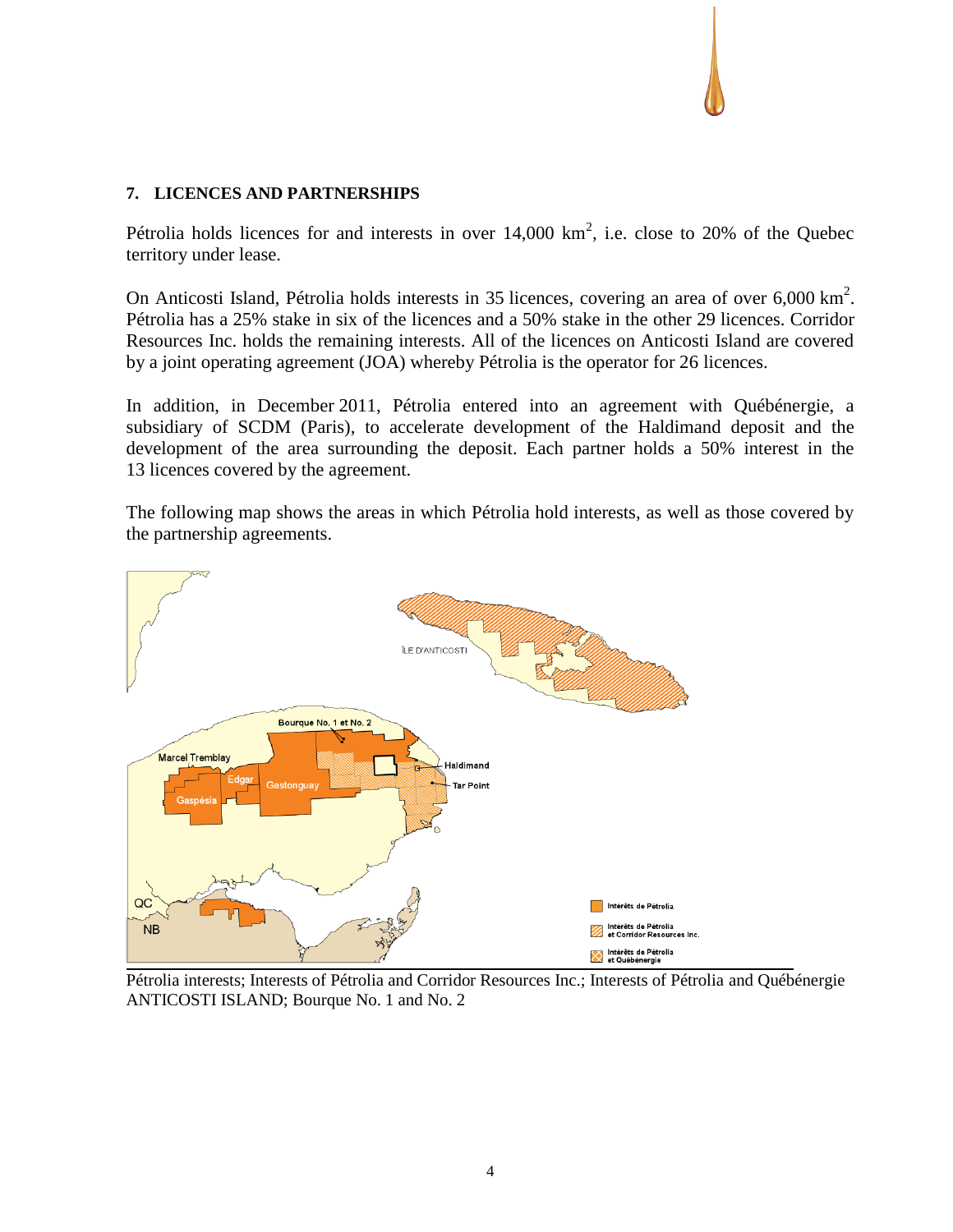## **8. A DOMINANT POSITION**

In Quebec, oil resources are mainly found in the east of the province, in the Gaspé region, on Anticosti Island, and perhaps in the Gulf of St. Lawrence. The licences in which Pétrolia holds interests cover over 70% of Quebec's land-based oil and gas potential.

Keys to Pétrolia's leadership position:

- Strategic decision to focus on oil exploration;
- Acquisition of licences conducive to the discovery of oil;
- The rise in oil and gas prices;
- The Company's level of activity; and
- Its innovative approach to the environment and community relations.

The results achieved to date indicate promising development prospects for the Company.

Pétrolia prides itself on being a responsible Quebec oil and gas company whose goal is to produce oil to meet a significant portion of Quebec's energy needs.

## **9. PROPERTIES AND WORKS**

## **9.1. Haldimand property**

Discovered in 2006 by Pétrolia, the Haldimand light oil deposit (53° API) is located on the peninsula of the same name on the outskirts of the town of Gaspé. The resources initially in place have been estimated at nearly 70 million barrels by an independent expert (Sproule Associates), which placed the quantity of potentially recoverable oil at 7.7 million barrels.

## **Objectives**

In accordance with its corporate strategy, putting the Haldimand deposit into production is a priority for the Company. Pétrolia would like to achieve this by using conventional oil extraction methods.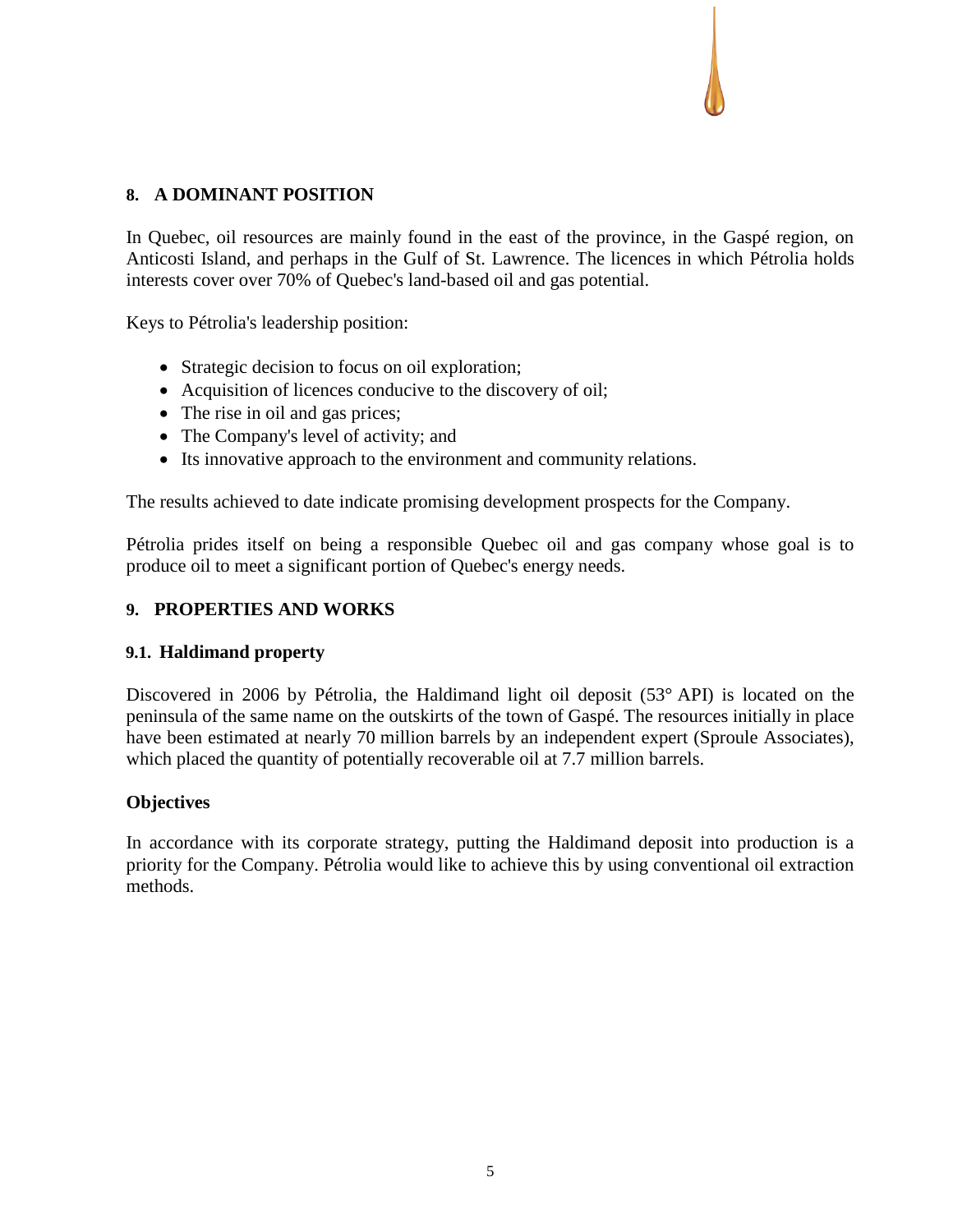### **Studies and projects**

Upon completion of lab and field studies and analyses, the Company now has a better understanding of the Haldimand reservoir and its production mechanism. The reservoir appears to be made up of low permeability sandstone intersected by a network of natural fractures that ensure the free flow of oil. As a result of this work, the Company is able to consider conventional production of the deposit.

The work on the Haldimand 4 well, which began in fall 2012, is aimed at confirming the hypothesis that conventional production methods are possible and profitable.

The following diagram illustrates the main steps leading to production of the deposit.



Steps to production:

- 1. Meet with the general public
- 2. Drill Haldimand well (without fracturing)
- 3. Conduct profitability study
- 4. Prepare development plan
- 5. Hold consultation (town and residents)
- 6. Hold public hearings
- 7. Apply for production lease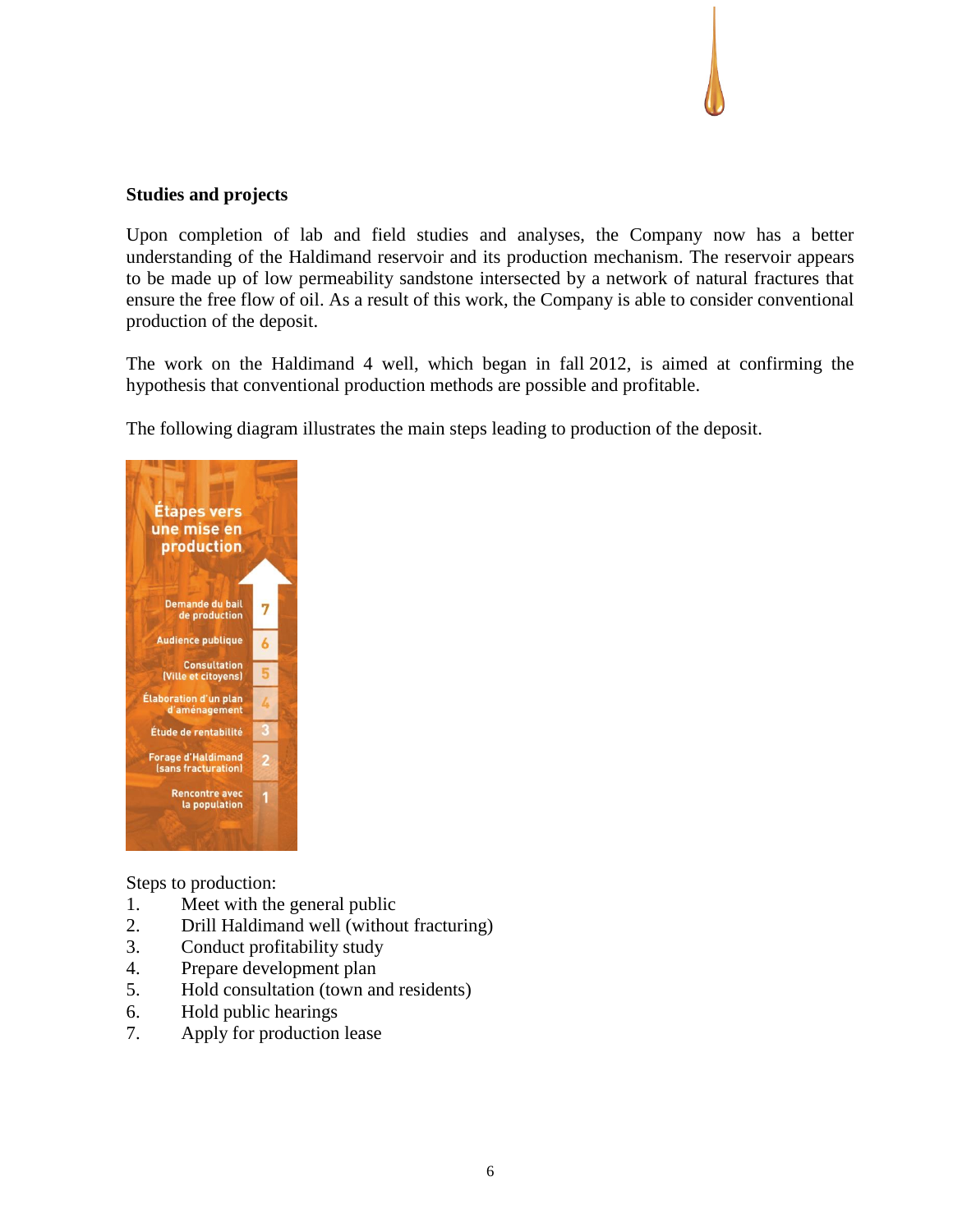#### **Public information**

At the public information session held by Pétrolia in Gaspé on December 12, 2012 at Polyvalente C.E. Pouliot school, many visitors walked through the booths, which were set up in trade show fashion. Those in attendance had the opportunity to meet with experts from all explorationrelated fields, who were there to answer visitors' questions.

Pétrolia announced at the event that it had launched a website dedicated to the Haldimand project in Gaspé. The site provides answers to a broad range of questions and will allow people to monitor the step-by-step development of work on Haldimand 4. A pamphlet containing all the information has been uploaded to the project website at haldimand.petroliagaz.com.

### **Work**

Because of a dispute between Pétrolia and the Town of Gaspé related to a new municipal by-law prohibiting drilling, the Company felt it wise to suspend drilling operations at Haldimand 4. The decision gives the various stakeholders in the issue time to find common ground and enable the exploration work to continue.

Based on the legal opinion it obtained, Pétrolia could challenge the validity of the by-law adopted by the Town of Gaspé in court. At the time of this report and in the interests of a political resolution to the dispute, the Company has not yet made a decision to take court action.

It should be pointed out that the drilling licence for Haldimand 4 was issued by the Bureau des hydrocarbures at the Ministère des Ressources naturelles on June 4, 2012, after the Company had complied with all of the rules and obligations in effect. The well is located at a distance of more than 380 m from the nearest dwelling, i.e. 3.8 times the minimal distance prescribed by Quebec regulations, and 2.5 times the most stringent regulation in North America (152 m or 500 feet). As an illustration, the Haldimand 4 well is located more than 850 metres from the nearest artesian well. These distances are actually much greater than those in effect in western Canada (Saskatchewan, Alberta and British Columbia), where tens of thousand of wells are drilled annually. An expert in hydrogeology at the Institut national de la recherche scientifique (INRS-ETE) has categorically stated that water supply source contamination for the town of Gaspé is "inconceivable," because movement in that direction is scientifically impossible.

Particular attention is being paid to site development. An 1,800-square metre section has been covered with a permanent watertight membrane that will contain any accidental spill of oil during both drilling and production. In addition, a noise abatement wall has been erected to reduce the noise from the pumps and generator during drilling.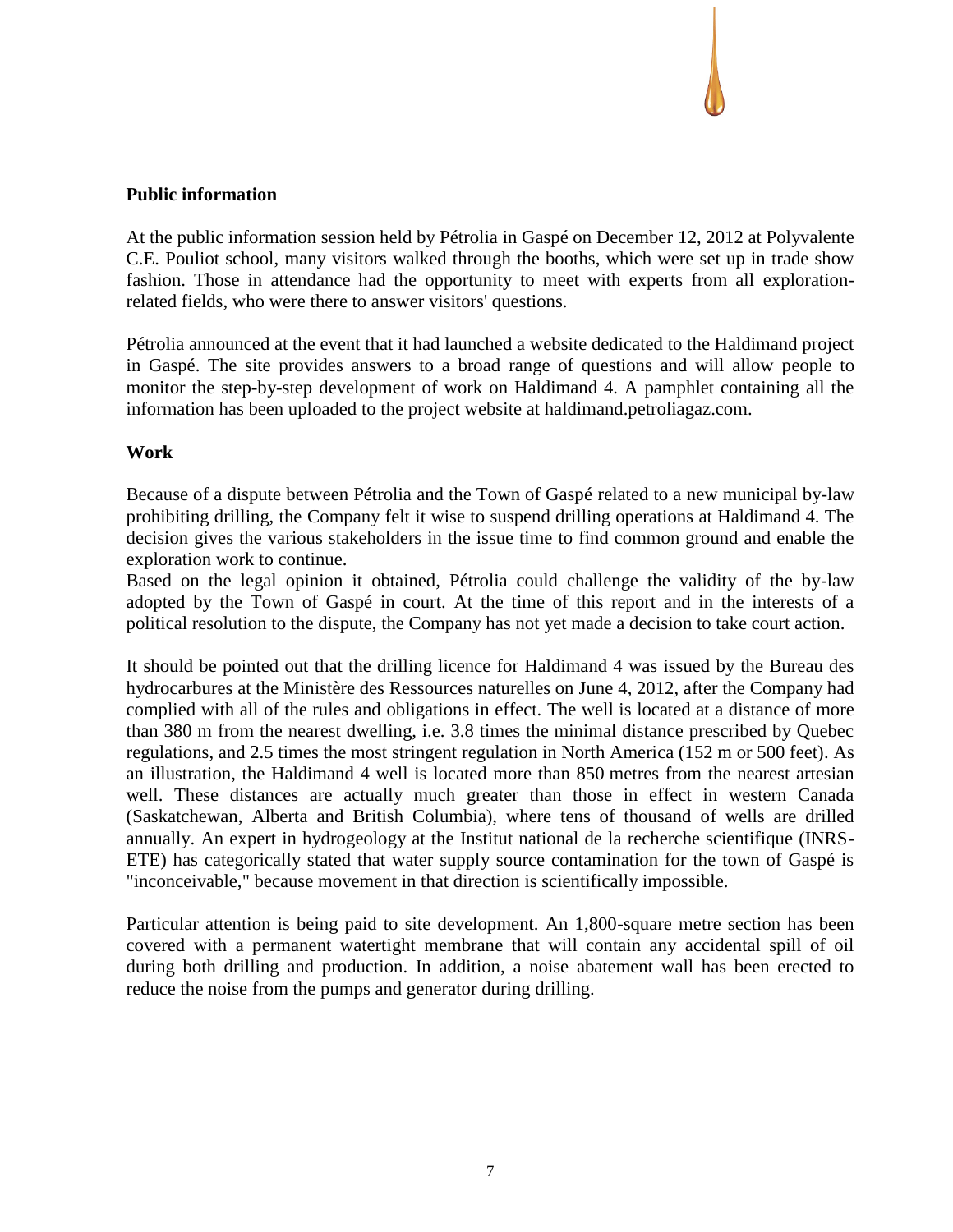It should also be pointed out that the preparation of the Haldimand 4 drilling site was completed during the quarter and that conductor casing was installed using a small service rig. Precision Drilling Corporation's 501 drilling rig was then brought to the well site on December 17, 2012.

Under the agreement with Québénergie, the partners will assume most of Pétrolia's participation costs for the Haldimand No. 4 well. Pétrolia's share in the financing of the third well will come from the private financing announced in April 2012.

### **Environmental studies and work**

The Company is also developing a scientific and environmental monitoring information acquisition program.

Pétrolia is working with scientists at Quebec universities. Professor René Lefebvre and his team at the INRS-ETE have developed a program to acquire specific knowledge about the effect of the work on the physical environment. Launched in November 2011, the program will run for five years.

In the fall of 2011, the INRS began to evaluate the hydrogeological system of the Haldimand peninsula, as well as to put environmental monitoring mechanisms in place related to the Company's oil and gas activities. A number of observation wells have been drilled to take samples and logs in order to build a hydrogeological model of the peninsula. The first phase work has progressed significantly since the program was launched, as shown in the table below:

| Work                          | <b>Planned</b> | <b>Completed to date</b> |
|-------------------------------|----------------|--------------------------|
| Observation wells             |                |                          |
| Hydraulic tests               |                |                          |
| Water samples and<br>analyses | 83             | 76                       |
| Water table monitoring        |                |                          |
| Environmental logs            | 13             |                          |

## **Monitoring of Haldimand hydrogeological work**

The INRS-ETE is responsible for developing the program and monitoring the work. The information and results from these studies and five-year monitoring program will be released regularly.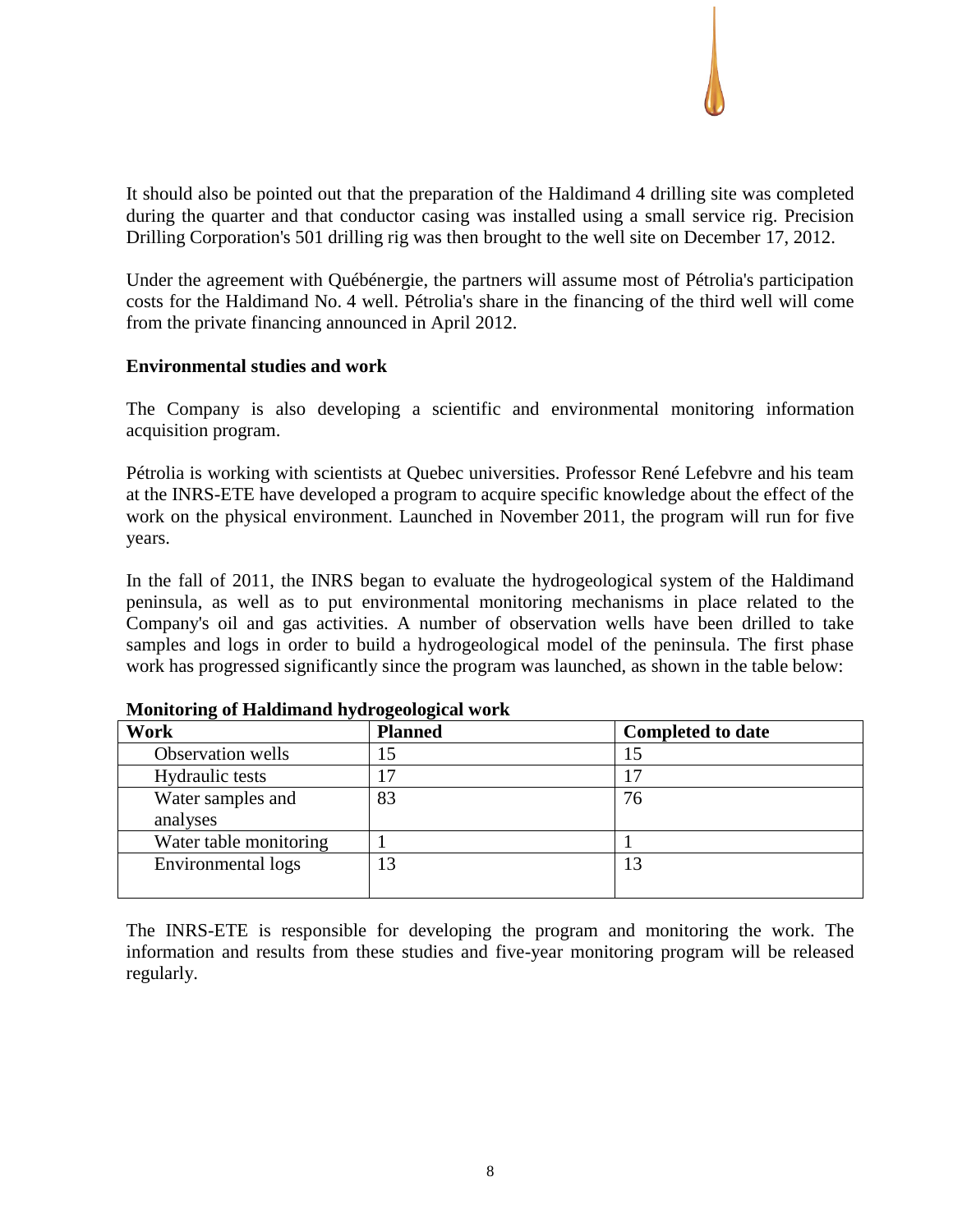Pétrolia is very proud of the innovative and promising relationship it has developed with Quebec's universities from the earliest stages of its activities, as well as the universities' involvement with industry stakeholders.

## **9.2. Bourque property**

The Bourque property is very important to Pétrolia, because of it's characteristic very representative of the other licences held by Pétrolia in the Gaspé area, where similar geological conditions exist. Drilling carried out during year 2012 has confirmed the strong potential of this property.

## **Objectives**

The Bourque property is located 30 km east of the town of Murdochville. The main objective is to evaluate the potential of the reservoir zones identified in drilling the Bourque 1 and Bourque 2 wells.

Confirming the commercial natural gas, condensate and oil potential in the naturally fractured zone is therefore a new exploration target for this property.

In this region, hydrocarbon production would promote substantial economic development associated with raw material processing and the influx of other industries to the region.

## **Drilling work**

In the first quarter, the Company completed drilling at Bourque 1 and Bourque 2.

Drilling at Bourque 1 began on July 19, 2012 and was completed on October 25, 2012. The well, which has a measured depth of 3,140 metres, reached a vertical depth of 2,921 metres. During drilling operations, eight drill-stem tests were taken at various intervals.

Upon completion of the program, a production casing was inserted in the well with a view to performing production testing over a 914-metre interval at depths between 1,832 and 2,746 metres. During the drilling and drill-stem testing, this area gave a number of indications of the presence of hydrocarbons (see press release dated October 31, 2012).

In addition, the analysis conducted by Schlumberger Canada of the imaging log (FMI) confirmed the presence of a reservoir holding sizeable quantities of hydrocarbons, including oil,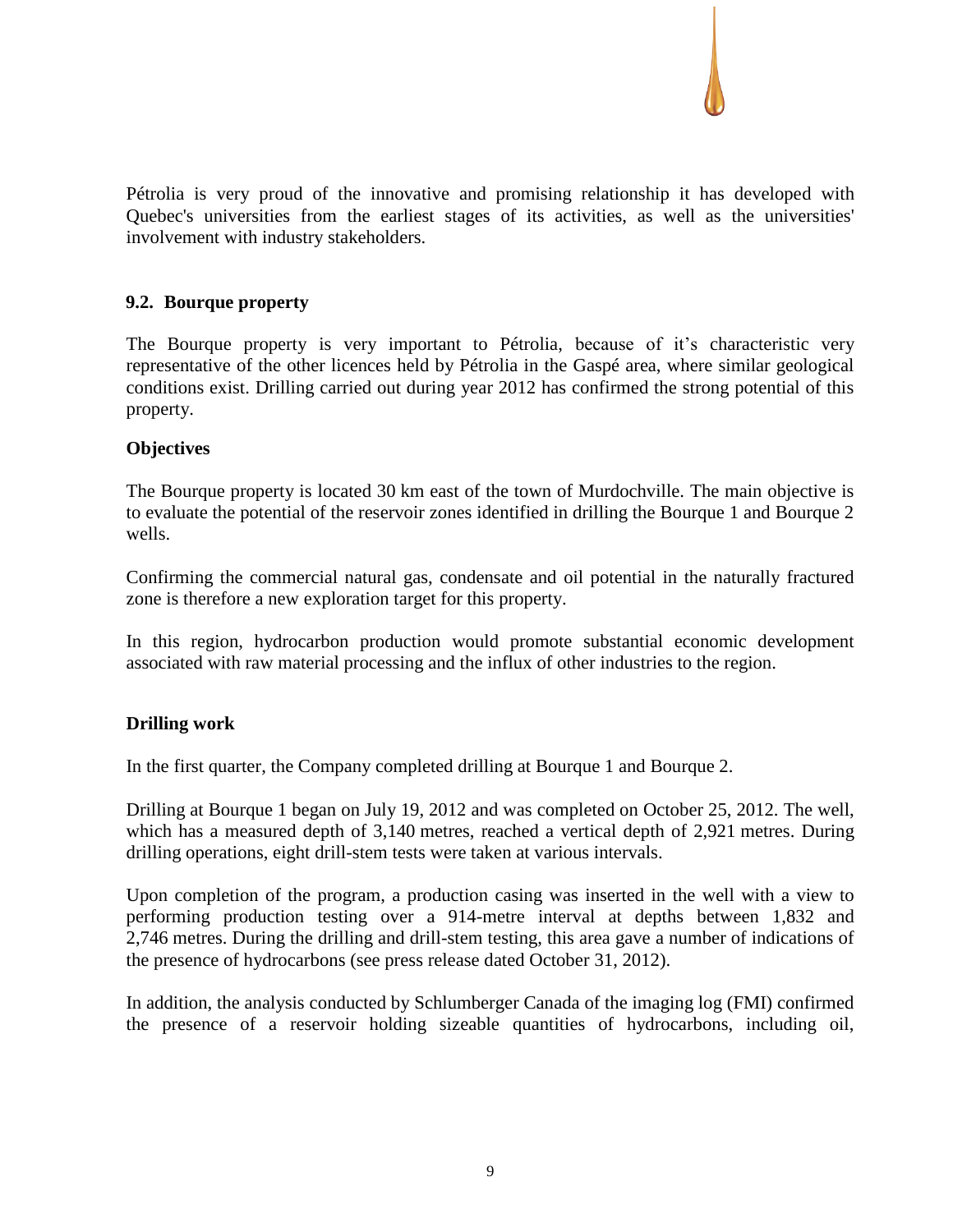

condensates and natural gas, over an interval of 355 metres, between depths of 1,465 and 1,820 metres.

Located in the Forillon Formation, the reservoir is characterized by numerous vugs, some very large (up to several dozen centimetres), which are associated with open fracture zones. This type of porosity in carbonates is often associated with weathered zones located near major faults, such as the Northwest Arm fault, which extends for over 60 kilometres and transects the Bourque property.

Over that interval (1,465 to 1,820 metres), two drill-stem tests were conducted during drilling, confirming the presence of hydrocarbons. One of the tests, carried out at the top of the interval, yielded light oil (53°API). The second test, at the centre of the interval, yielded an initial flow of 1.4 million cubic feet of condensates, natural gas and oil (see press release dated January 30, 2013).

Given these results, a production testing program is now being developed and Sproule Associates has been contracted to evaluate the volume of hydrocarbons initially in place in the reservoir.

Drilling on Bourque 2 began on October 31, 2012 and was completed December 13, 2012, reaching a depth of 2,680 metres. The well indicated the existence of two zones, each approximately 300 metres thick, which display reservoir characteristics. Two of the three drillstem tests yielded natural gas, condensates and oil mixed with drilling mud.

In the shallowest zone, over an interval of 325 metres, drilling confirmed the presence of open fractures saturated with hydrocarbons, already identified at Bourque 1. These results are very encouraging, as the regional context suggests that the network may cover a vast area, given its association with the Northwest Arm regional fault. Bourque 2 is located just a few kilometres from the fault.

In the deepest section, the logs and drill-stem tests indicate a 270-metre-thick zone saturated with hydrocarbons, with low permeability and low primary porosity. An 18-metre core and a number of sidewall cores were taken and analyzed in the laboratory (see press release dated December 19, 2012).

Drilling has been suspended to allow the analyses to be completed and the areas of production testing to be identified.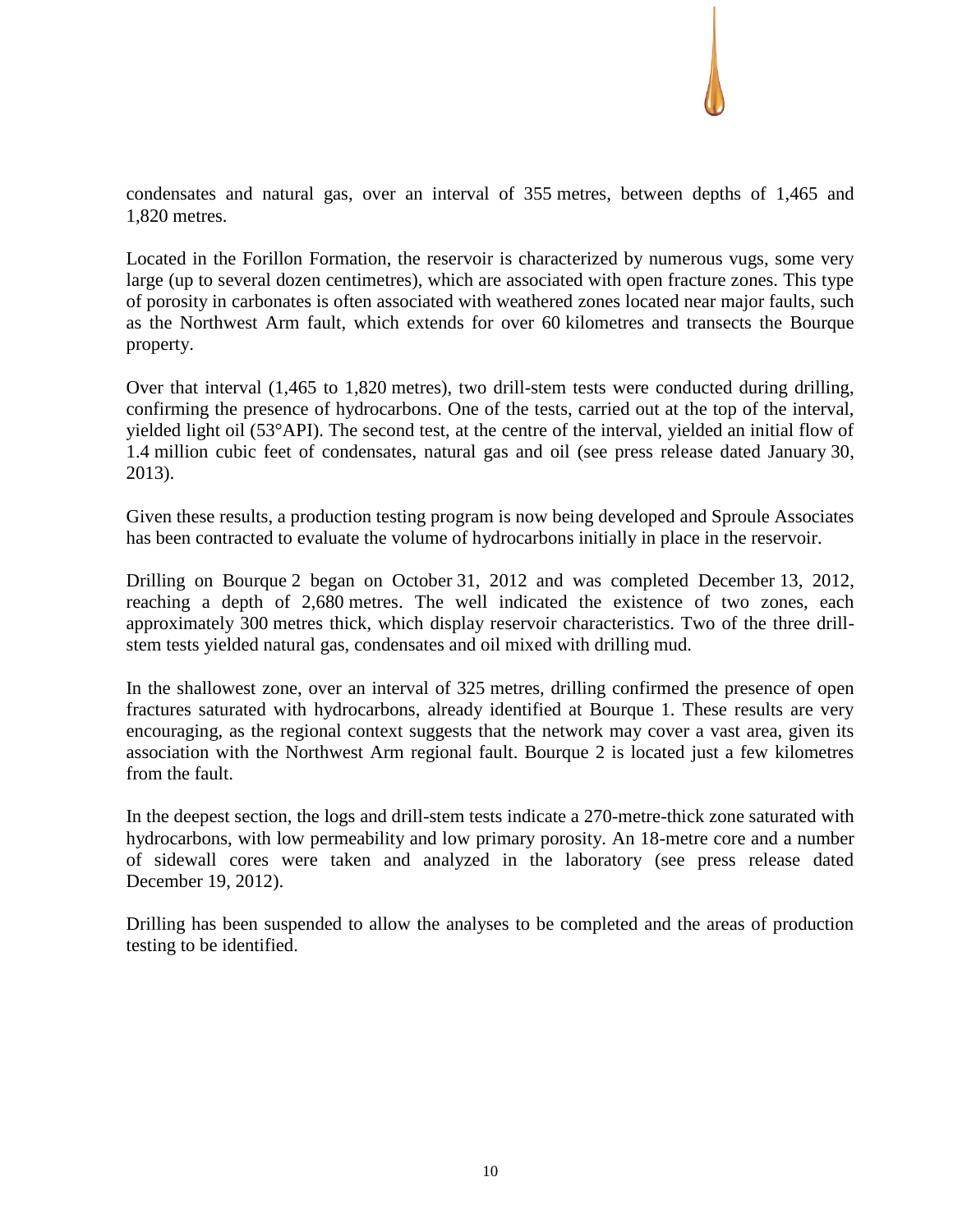## **9.3. Anticosti property**

On Anticosti Island, the partners took the initiative to evaluate the development of hydrocarbon source rock, which is attracting the greatest attention due to its immense potential.

The 35 licences in which the Company holds an interest cover more than  $6,000 \text{ km}^2$ , or about 75% of the Island's total area.

### **Hydrocarbon source rock: a primary exploration target**

Since the analysis results of the core taken in 2010 from the Chaloupe well were released, the potential for oil in the Macasty Formation has attracted a great deal of interest in Quebec and on the financial markets. Pétrolia and its partner have thus unveiled a new concept in geological exploration on Anticosti Island.

The Macasty Formation, which is present in all Pétrolia's licence holdings, is the lateral equivalent of the Utica Formation in Ohio, which has garnered significant industry attention, as it has shown that it is capable of producing substantial volumes of oil and gas.

Pétrolia has reported the following results to date:

- The petrophysical parameters of the Macasty shale in the Chaloupe well provide positive indications of the Formation's oil-producing capacity. Analyses were performed by Weatherford Labs and the data were incorporated by Schlumberger Canada to determine the reservoir properties (press release dated February 9, 2011).
- The best estimate (P50) provided by Sproule Associates sets the volume of hydrocarbons initially in place at 30.9 billion barrels in the Formation in which Petrolia has interests (press release dated June 29, 2011).
- According to an independent oil company recognized as a leader in exploration and production, the petrophysical parameters of the Macasty shale are better than initially revealed (press release dated December 1' 2011).
- The petrophysical parameters of the Macasty shale compare favourably to those of the Utica shale in Ohio (press release dated February 21, 2012).
- The results of analyses on two of the three cores taken during the drilling campaign show superior properties to those used in the resource calculation (press release dated January 14, 2013).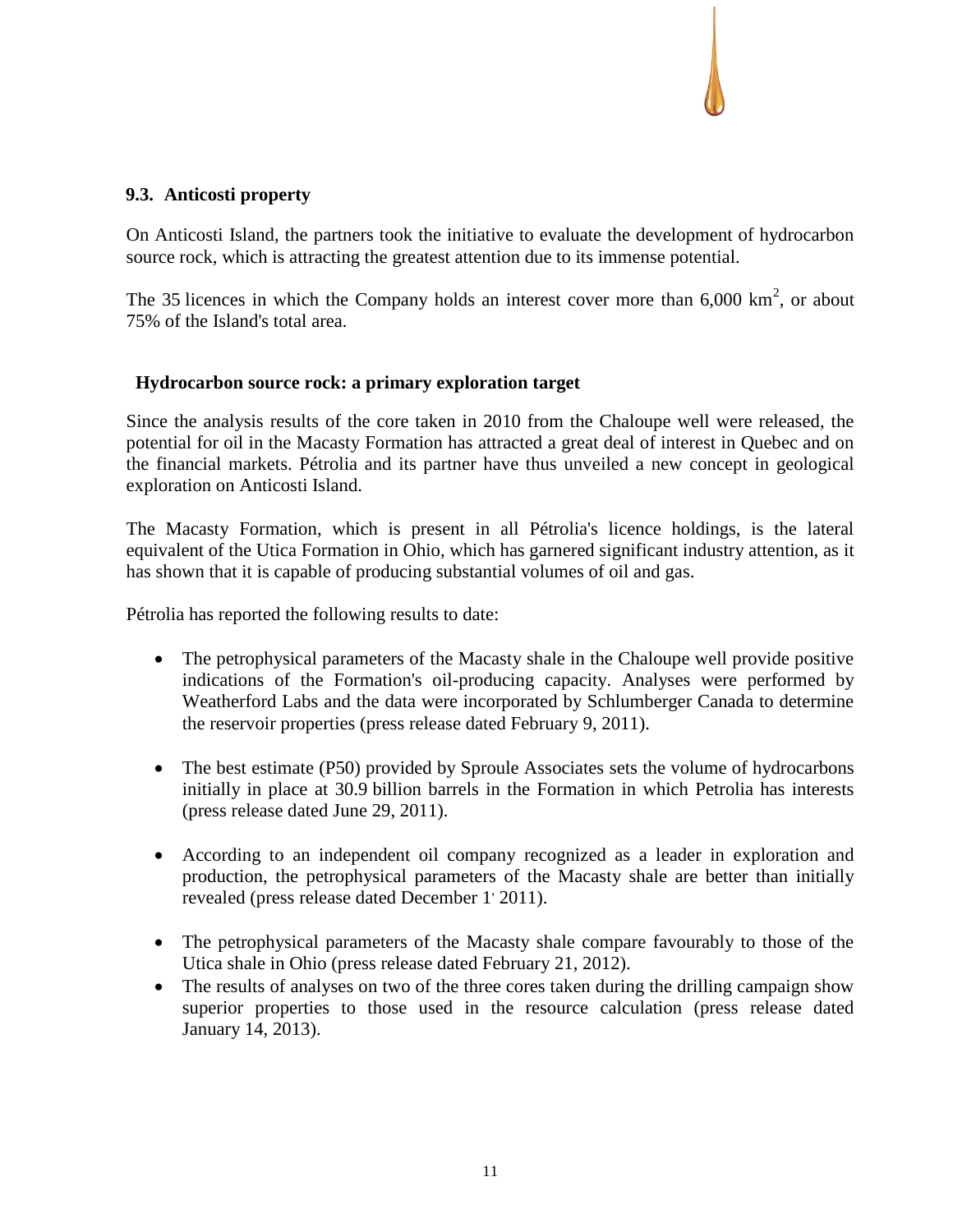# **Work**

The Company completed its drilling program on Anticosti Island during the first quarter. During the work, cores were taken from the Princeton Lake, Highcliff and Oil River sites, all of which are located in the western part of the Island.

The program was designed to acquire greater knowledge about the formation by performing new lab analyses using the data already available and the new samples taken from the Macasty shale.

The initial results of the analyses of the cores from the Macasty Formation on Anticosti Island, taken at the Princeton Lake and Highcliff sites by Pétrolia and Corridor Resources in the fall of 2012, indicate higher values than those used previously in calculating the resources for that area of the Island. The estimates will therefore be revised (press release dated January 14, 2013).

The results of the two cores indicate remarkable average values for total organic carbon (TOC) of 4% for the entire thickness of the Macasty shale. These data regarding amount of hydrocarbons present in the rock (S1) indicate very strong potential for hydrocarbon production in the Macasty Formation of 4.48 mg/g at Princeton Lake and 3.20 mg/g at Highcliff. The results of the analyses performed by the Weatherford and TerraTek labs are provided in the table below.

The results are taken from geochemical analyses and compare favourably with those of the Chaloupe 1 well taken on Anticosti in 2010 and those taken in Ohio, which is recognized for its hydrocarbon source rock production.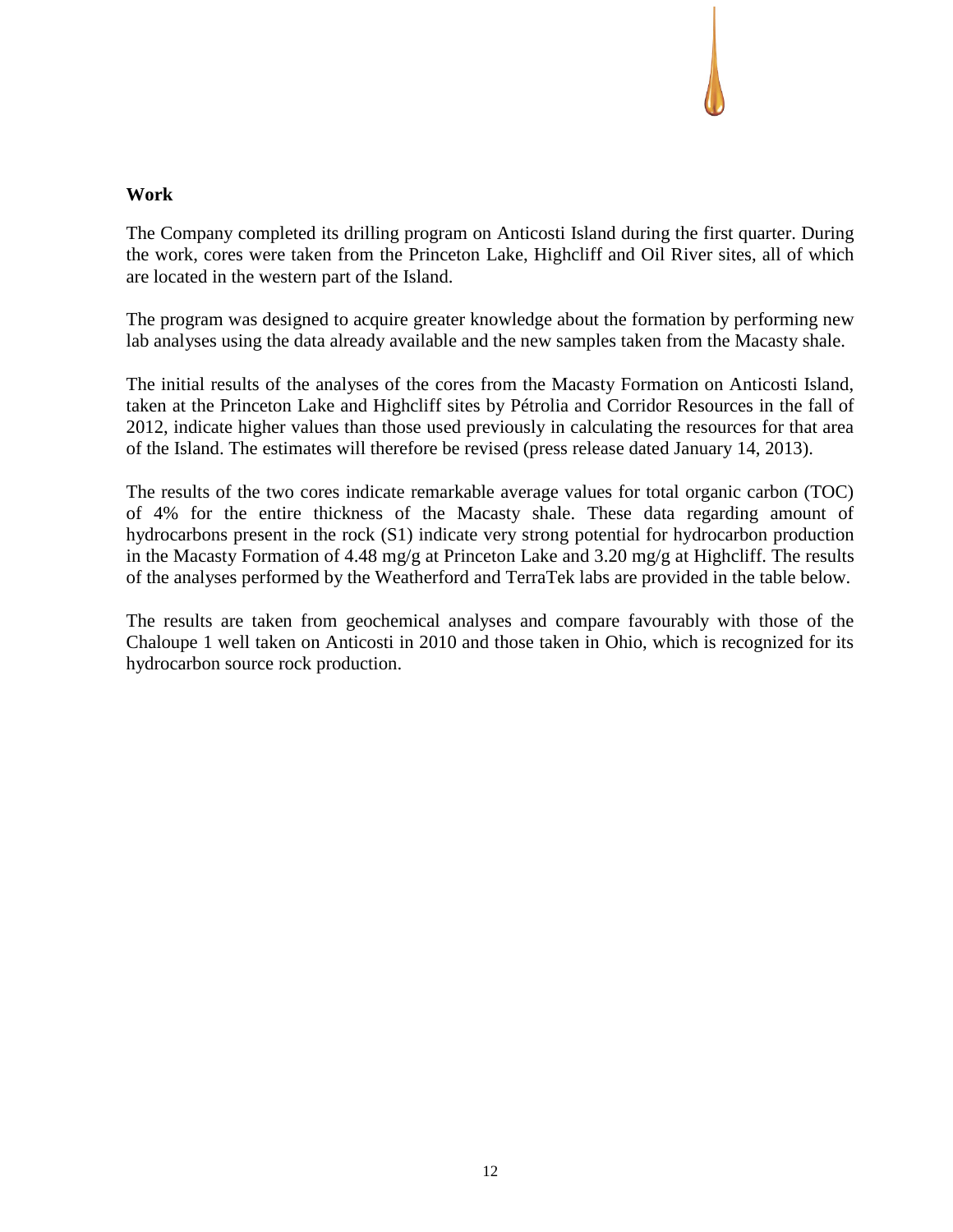

|                                   | Anticosti   |                     |                 | $U.S. - Ohio$ |
|-----------------------------------|-------------|---------------------|-----------------|---------------|
| <b>Corehole</b>                   | Chaloupe    | Princeton Lake      | Highcliff       | Production    |
|                                   |             |                     |                 | wells         |
| Drilling year                     | 2010        | 2012                | 2012            |               |
|                                   |             |                     |                 |               |
| <b>Properties analyzed</b>        |             |                     |                 |               |
| Macasty thickness                 | 40 m        | 91.5 <sub>m</sub>   | 57 <sub>m</sub> | 40 m          |
| Average $\overline{C_1}$          | 4.34%       | $4.02\%$            | 3.99%           | Between 2 and |
|                                   |             |                     |                 | 4%            |
| (including best 10 m <sup>2</sup> |             | 5.90%               | 5.50%           |               |
| interval)                         |             |                     |                 |               |
| Average $S_1^3$                   | $3.08$ mg/g | $3.48$ mg/g         | $3.20$ mg/g     | $>2$ mg/g     |
|                                   |             |                     |                 |               |
| (including best 10 m <sup>2</sup> |             | $5.71 \text{ mg/g}$ | $4.59$ mg/g     |               |
| interval)                         |             |                     |                 |               |

1. TOC stands for total organic carbon.

2. The 10-m interval is a part of the Macasty Formation where the TOC and S1 values are the highest. The value presented in the table is an average.

3. S1 is the amount of hydrocarbon present in the rock.

Over the past quarter, Pétrolia pursued its work to determine the hydrocarbon source rock potential at Macasty. The purpose of the work was to:

- Analyze samples of drill cuttings and cores available from the Ministère des Ressources naturelles core sample library to enhance its knowledge of Macasty's total organic content (TOC) and thermal maturity (Ro). These data will make it possible to more accurately determine where the greatest oil potential is on the Island and identify the best locations for upcoming drilling.
- Initiate a study of the hydrogeological system, similar to the one conducted in the Gaspé. This study was again performed by Professor René Lefebvre and his team at the INRS-ETE and required drilling of 14 water wells at about 10 sites.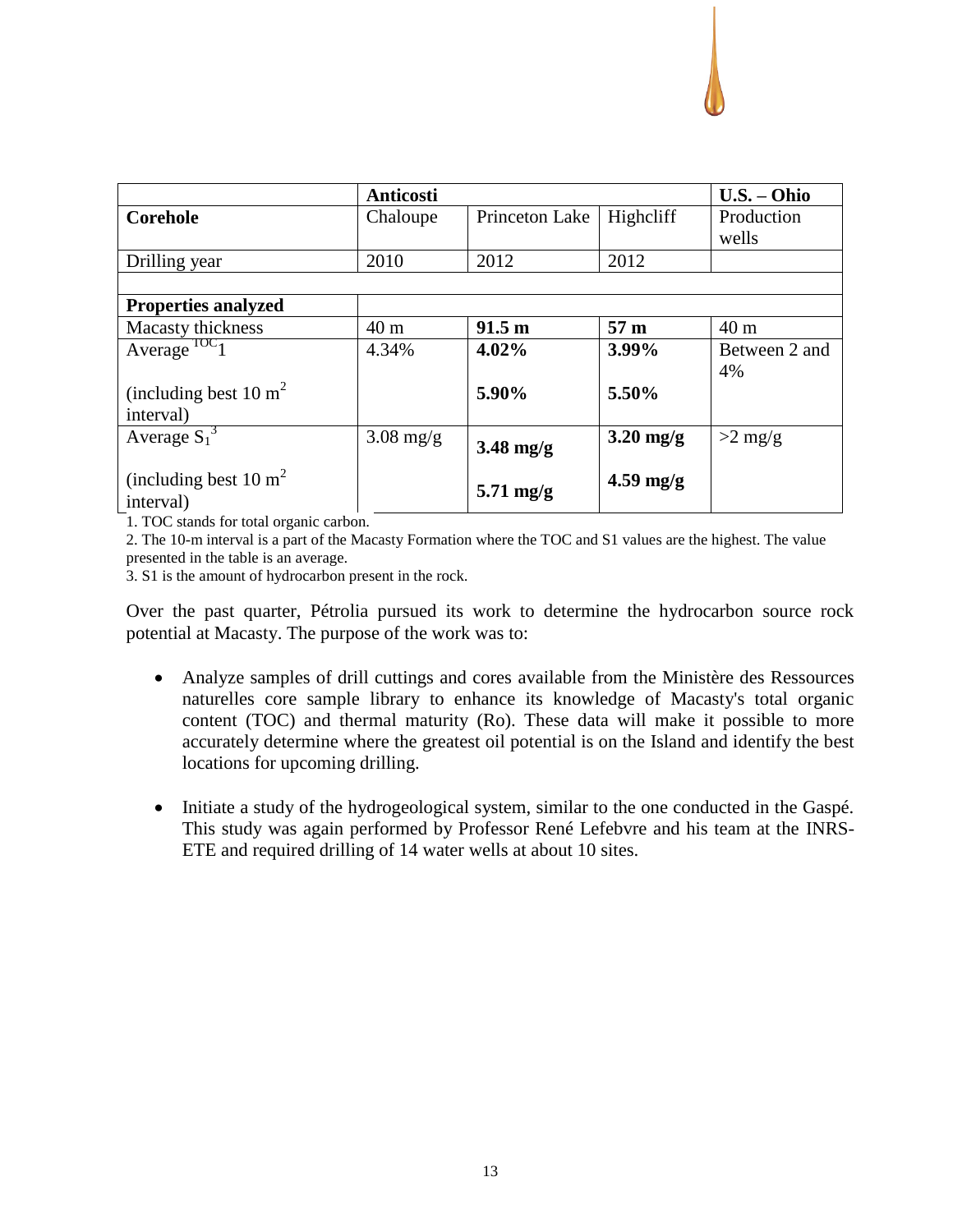## **Potential of conventional reservoirs**

Although the Company is currently focusing its exploration efforts on evaluating the potential of the source rock in the Macasty Formation, conventional reservoirs will still be considered for drilling targets when planning future work.

Oil companies have been looking for oil in conventional structures on the island since 1960 but no conclusive results have been found to date.

Shell and later Hydro-Québec and Corridor Resources Inc. have all searched for fault structures. These structures, commonly referred to as "sags," were extremely successful in the Appalachian Basin (Ontario and New York State). While exploration by Pétrolia and Corridor in 2010 failed to meet expectations in terms of discoveries, it did confirm the existence of high-quality reservoirs.

For now, the Company would rather focus on developing Macasty's oil potential. However, it is not ruling out the possibility that this type of more conventional trap will be assessed at a later date.

#### **Search for partners**

The exploration program for the Macasty hydrocarbon source rock is currently in the early stages. More extensive exploratory work is required to determine the potential for commercial recovery of resources in place in this Formation.

Developing Anticosti Island will require considerable capital over the next few years. Finding partners with the requisite financial and technical resources is therefore a priority. Pétrolia is currently assessing its options in the best interests of its shareholders.

#### **Environmental research**

Pétrolia continued its support, as a private-sector partner, of the work of Université Laval's Anticosti Chair. A project has been developed to determine the impact of oil operations on the behaviour of white-tailed deer, an important economic and tourism resource for Anticosti Island.

The Anticosti Chair has received confirmation from the Natural Sciences and Engineering Research Council of Canada (NSERC) that its budget will be renewed. Pétrolia is proud to be associated with the Anticosti Chair's work. This research will provide the knowledge needed to adapt practices so as to promote eco-friendly development. Our contribution to this work (\$200,000 over five years) attests to the Company's involvement in the communities in which it operates.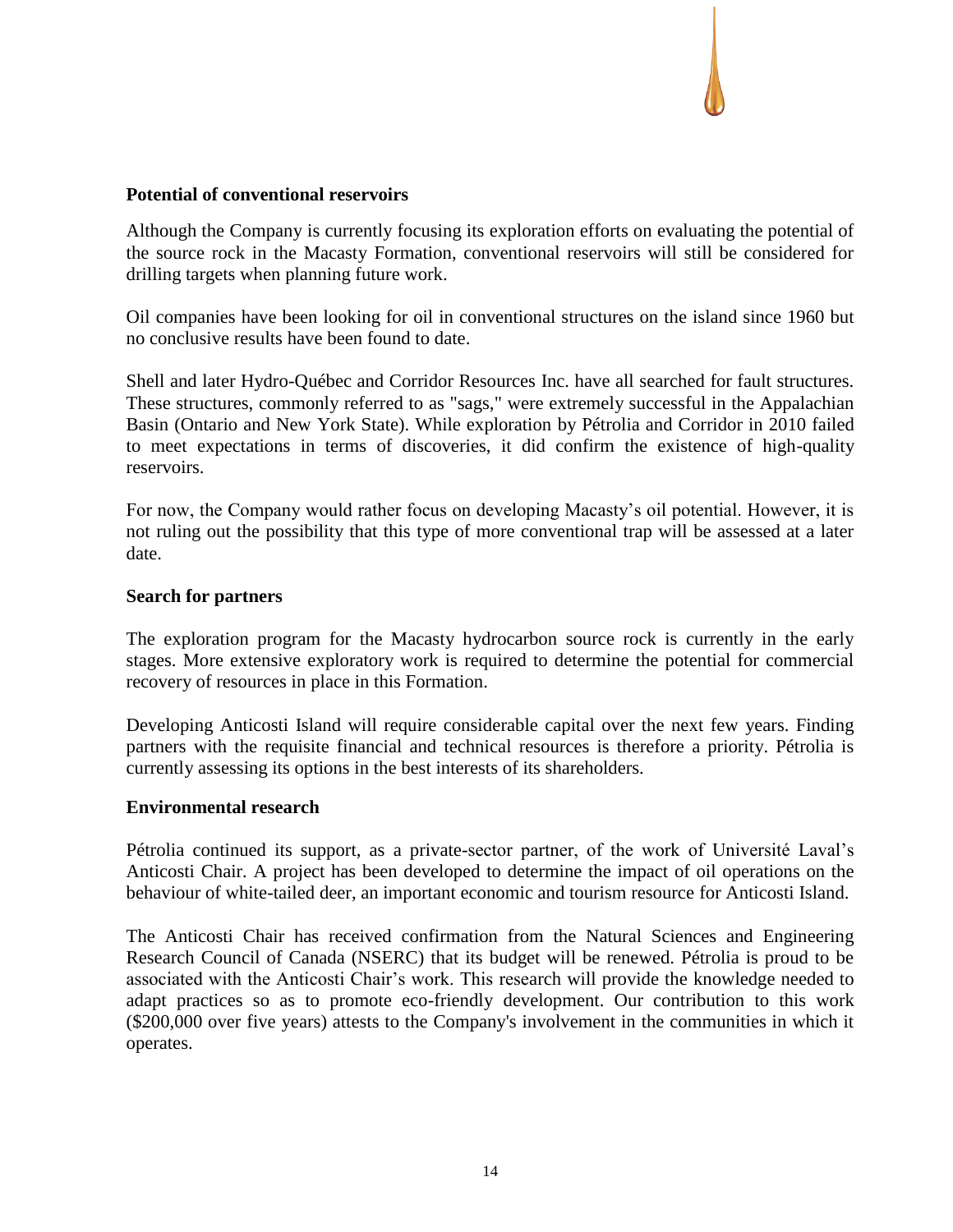

In keeping with Pétrolia's desire to develop oil resources responsibly and the importance placed on water resources, the discovery of the hydrocarbon potential of the Macasty Formation justifies carrying out hydrogeological work. As in the Gaspé region, Pétrolia has entered into an agreement with the INRS-ETE to conduct this study, which will be piloted by Professor René Lefebvre.

Pétrolia is supporting work on Anticosti Island that is similar to the work currently underway on the Haldimand Peninsula aimed at characterizing the regional hydrogeological system and monitoring the exploration work. Over the past quarter, Pétrolia's support for the INRS-ETE's work made it possible to put in place the initial infrastructure required for this study. While not mandatory, this work is consistent with the responsible approach adopted by Pétrolia vis-à-vis the physical and social environments in which the Company operates.

This work is intended to enhance the Company's knowledge, more specifically:

- Whether there is a connection between the formation where oil resources are located and the subsurface hydrogeological system;
- If, and how, exploration activities, particularly drilling, affect water resources;
- What mitigation measures could be put in place to minimize the impact of oil operations on the hydrogeological system.

It is precisely to expand its scientific knowledge that Dr. Lefebvre has been asked to conduct this study. Pétrolia's work provides the basis for the research and will enable scientists to determine whether oil exploration and production affect the quality and quantity of subsurface water.

More specifically, the three-year study will:

- Drill 14 subsurface water observation wells on 10 sites
- Obtain a detailed characterization of the existing geological and hydrogeological conditions
- Monitor the change in water quality during the work performed by Pétrolia
- Put in place a system to detect and correct potential problems
- Integrate the results and make recommendations to minimize the potential impact of oil activities on subsurface water

This study, which involves a partnership between academia, the oil industry and the regional community, is an innovative and responsible initiative. A hydrogeological study of this magnitude is a first on Anticosti Island.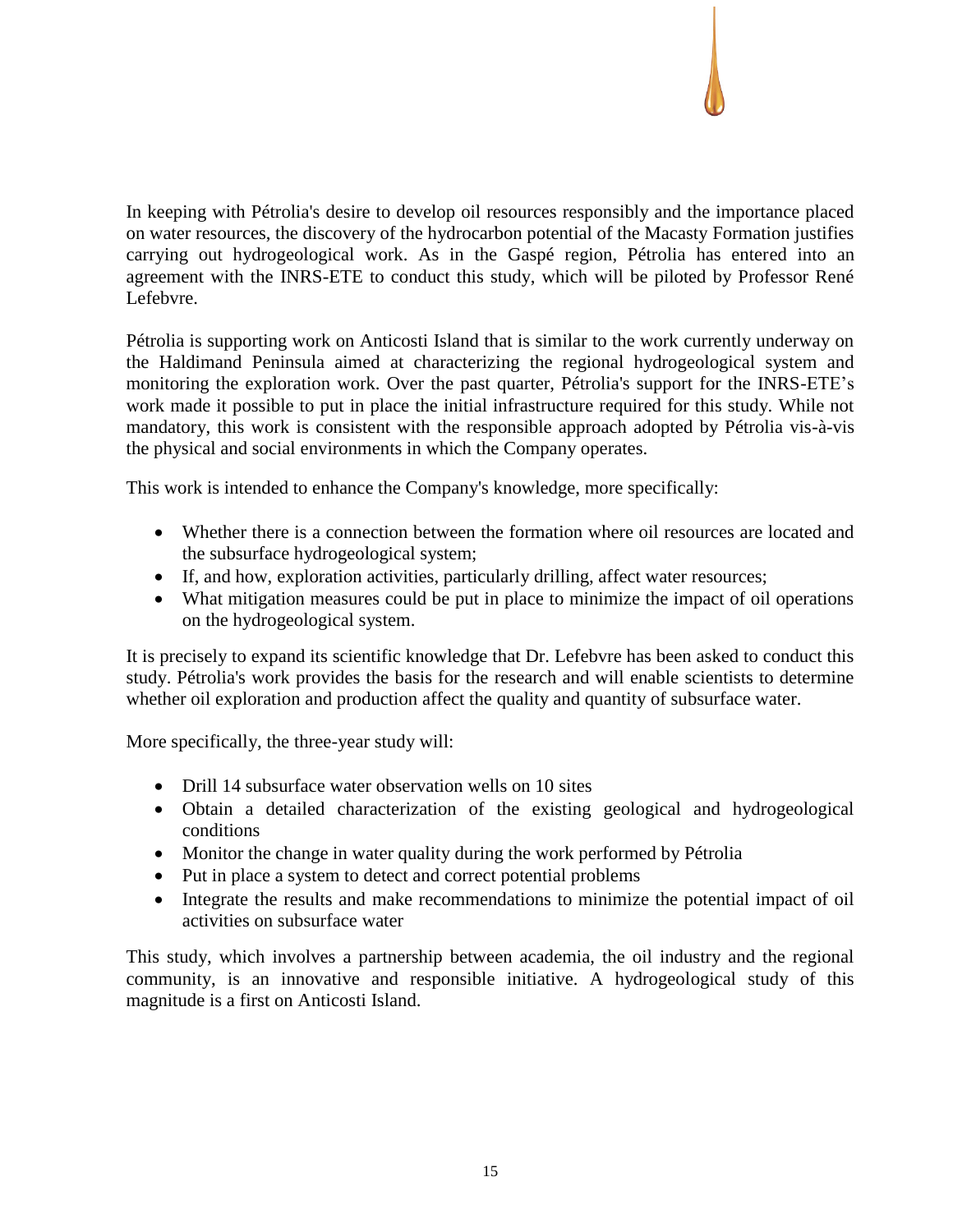

| $\ldots$               |                |                          |  |  |  |
|------------------------|----------------|--------------------------|--|--|--|
| Work                   | <b>Planned</b> | <b>Completed to date</b> |  |  |  |
| Observation wells      | 14             | 14                       |  |  |  |
| Hydraulic tests        |                |                          |  |  |  |
| Water samples and      | 37             |                          |  |  |  |
| analyses               |                |                          |  |  |  |
| Water table monitoring |                |                          |  |  |  |
| Logging                | 10             |                          |  |  |  |

**Monitoring of hydrogeological work on Anticosti Island**

## **9.4. Tar Point property**

Drilled in 2009 and located 15 kilometres southeast of the Haldimand wells, Tar Point 1 bottomed out at 2,434 metres. This well crosses the entire York River Formation as well as part of the Indian Cove Formation. There were few signs of oil in the York River Formation but light crude was found in February 2010 during a production test on a naturally fractured zone in the Indian Cove Formation.

Pétrolia is also developing a program for Tar Point to acquire scientific and environmental monitoring information. The hydrogeological study mentioned in the previous section also includes Tar Point. The following table shows the progress of the work in this sector.

| Work                   | <b>Planned</b> | <b>Completed to date</b> |
|------------------------|----------------|--------------------------|
| Observation wells      |                |                          |
| Hydraulic tests        |                |                          |
| Water samples and      |                |                          |
| analyses               |                |                          |
| Water table monitoring |                |                          |

**Monitoring of hydrogeological work at Tar Point**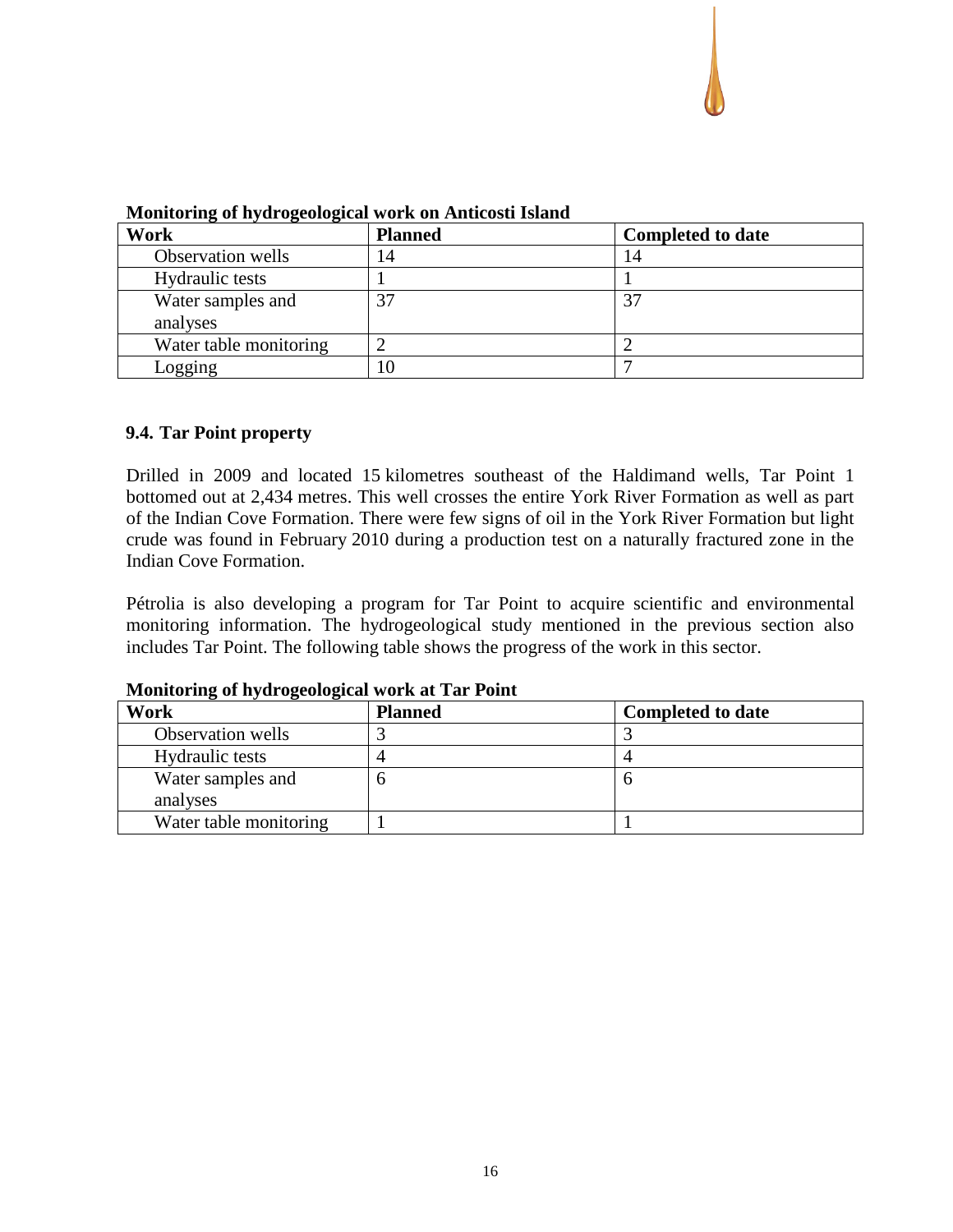## **Objectives**

The objective is to demonstrate the Indian Cove Formation's capacity for commercial oil production. Since signs of oil have been systematically observed in this formation, this area offers an interesting exploration target in the Gaspé.

#### **Studies and projects**

The drilling results for Tar Point 1 confirm the oil potential of the Indian Cove Formation, which is a naturally fractured reservoir. The results of the injectivity test conducted in the first quarter have been analyzed. An evaluation of the various options that will allow development of this formation has, however, been postponed to allow the Company to focus all its attention on its 2012 drilling campaign.

## **9.5. Other properties**

### **Gaspésia**

In 2011, a seismic program was planned for the Gaspésia property to identify a drilling target on a potential trap discovered during a 2008 seismic survey. On July 16, 2012 the Ministère des Ressources naturelles issued the geophysical surveying licence required to carry out this work. The Company had planned to conduct the survey in 2012 but decided instead to focus its efforts on the Anticosti drilling campaign.

Given that thermal maturity studies indicate that gas is more likely to be discovered in this target, the Company has made it a priority to develop the Haldimand property. However, the potential emergence of gas projects in the region could rekindle the Company's interest in the gas potential on the Gaspé property.

#### **New Brunswick**

The status of licences in New Brunswick has not changed since the last annual report. Pétrolia will continue monitoring the situation in this province.

#### **10. Changes to the legislative and regulatory framework**

Pétrolia has not been affected by the results of the provincial election in September as the new government is also committed to fostering the development of Quebec's oil resources. Pétrolia's Management is monitoring the situation closely and plans to cooperate with the newly elected government so that it can put in place conditions conducive to developing Quebec's oil potential and creating an oil industry service sector.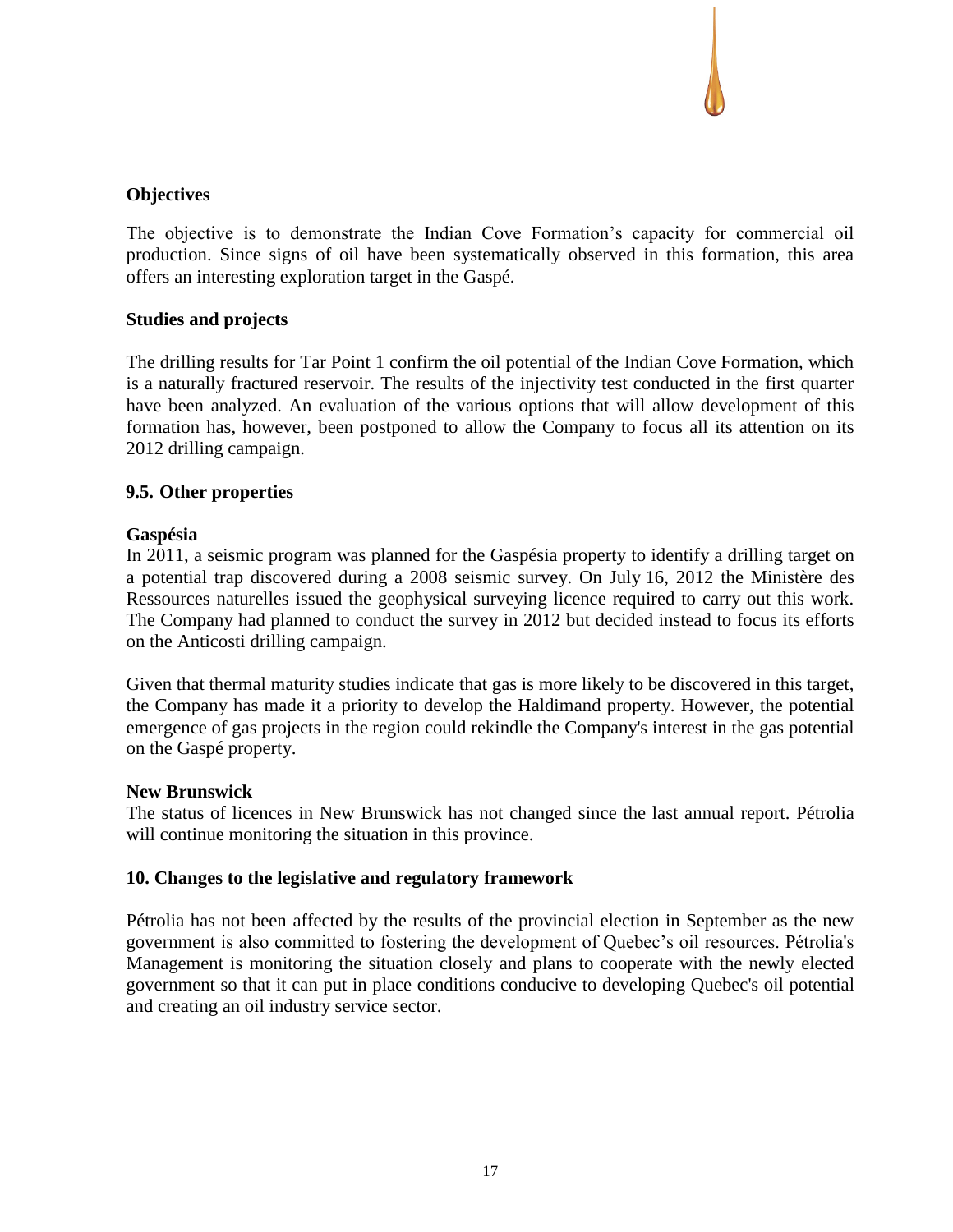## **11. Human resources**

Pétrolia is proud that it can rely on the vast experience of its technical team, whose members are all recognized for their expertise. Its personnel are highly skilled in the fields of geology, geochemistry, geophysics, petrophysics and engineering and are comfortable dealing with the concepts involved in oil and gas exploration. The Company's technical expertise is one of its strong points, and places Petrolia in a position of leader in Quebec.

## **12. Operating results and cash position**

For the first quarter, the Company's income consisted of interest income from cash of \$38,133 and rental income of \$2,994, compared with \$59,219 and \$2,994 for the first quarter of 2011.

During the quarter, the Company issued 957,050 flow-through shares for a consideration of \$1,148,460, and 60,000 shares for a consideration of \$44,400. These 60,000 shares were issued during the exercising of share options.

As at December 31, 2012, the Company had cash and cash equivalents of \$6,414,870, a decrease of \$3,827,392 since September 30, 2012. The Company spent \$3,805,124 on exploration and evaluation assets and \$853,728 on its operating activities and deposited \$831,460 in net share issue proceeds.

As at December 31, 2012, working capital stood at \$8,392,196. Management does not believe it will have sufficient cash to meet its obligations and projected expenses until September 30, 2013. However, the Company is in the process of finalizing a loan guaranteed by is reimbursable tax credits to enable it to meet its short-term obligations. Any shortfall may be met in a number of ways in the future, including but not limited to the issuance of new debt or equity instruments, additional cost-cutting measures and/or the introduction of new partners.

## **Analysis of operating and administrative expenses**

Operating and administrative expenses rose \$790,923, mainly due to an increase in the Company's exploration activities and costs associated with social acceptability of its projects.

The main differences in the operating and administrative expenses are:

- Share-based payments: 2,220,000 options valued at \$913,906 were granted in December 2012, compared with \$1,266,000 options in December 2011 for a value of \$558,992.
- Salaries and benefits: Operations-related payroll increased slightly. Administrative staff was hired to respond to the needs of the community and government authorities.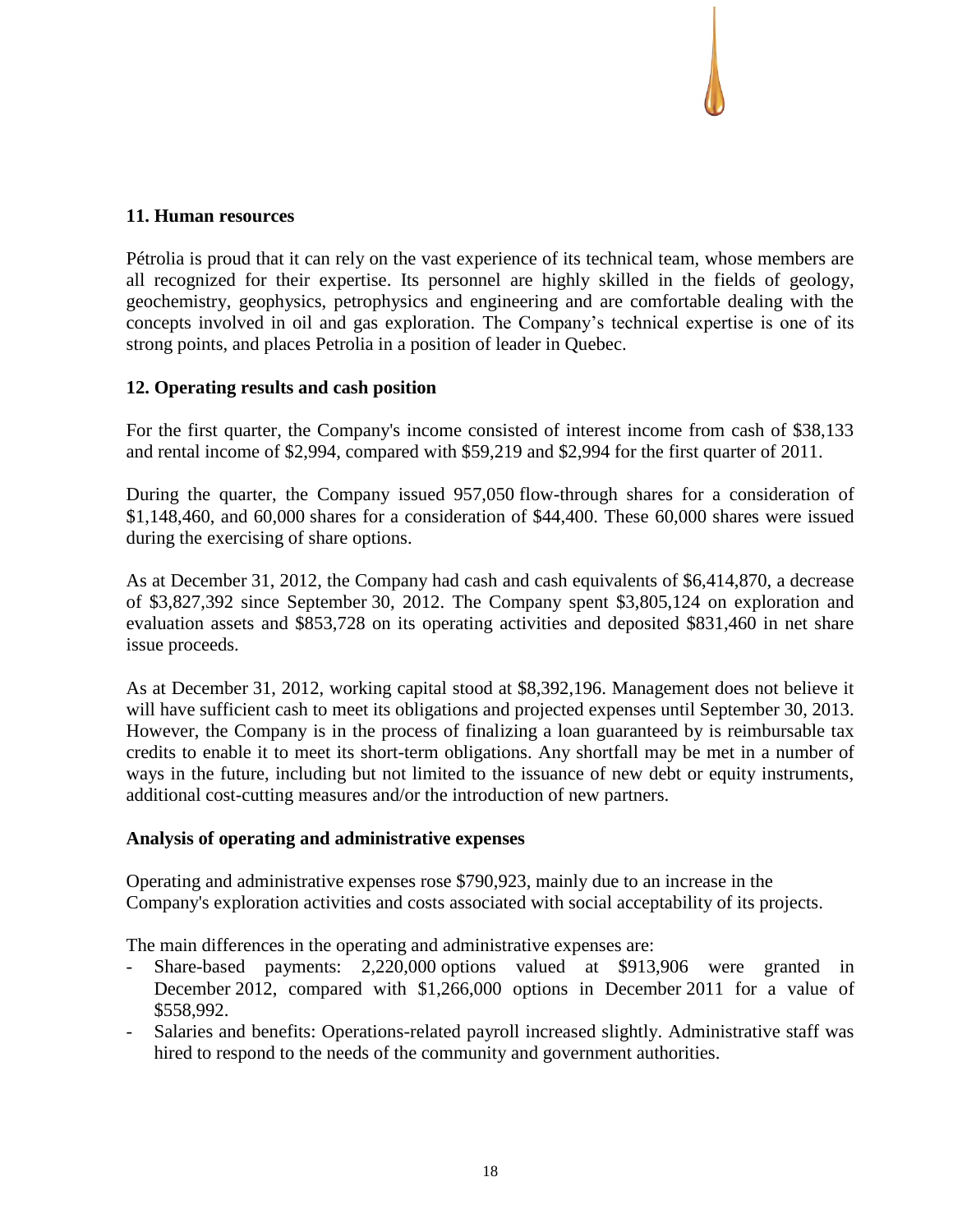- Promotion and entertainment: Advertising and promotional expenses increased from the first quarter of 2011, mainly due to social acceptability activities.
- Professional fees: The professional fees expense is mainly related to settlement of legal disputes.
- Depreciation of property, plant and equipment: The increase in the depreciation expense is mainly due to the depreciation of five reservoirs and of leasehold improvements to the new office space.

#### **Summary of quarterly results**

The information for the summary of quarterly results is based on International Financial Reporting Standards (IFRS).

|                        |                 | 2012             |            |            |                 |            |            |            |
|------------------------|-----------------|------------------|------------|------------|-----------------|------------|------------|------------|
|                        | <b>December</b> | <b>September</b> | June       | March      | <b>December</b> | September  | June       | March      |
|                        | \$              | \$               | \$         | \$         | \$              | \$         | \$         | \$         |
| Income                 | 41,127          | 93,806           | 50,430     | 48,451     | 78,489          | 75,160     | 51,373     | 45,386     |
| Profit or loss         | (1,141,104)     | (494, 129)       | (675, 032) | (699, 230) | (1,150,642)     | (443, 251) | (672, 511) | (512, 133) |
| Net earnings per share |                 |                  |            |            |                 |            |            |            |
| Basic                  | (0.017)         | (0.010)          | (0.012)    | (0.013)    | (0.022)         | (0.010)    | (0.013)    | (0.035)    |
| Diluted                | (0.017)         | (0.010)          | (0.012)    | (0.013)    | (0.022)         | (0.010)    | (0.013)    | (0.035)    |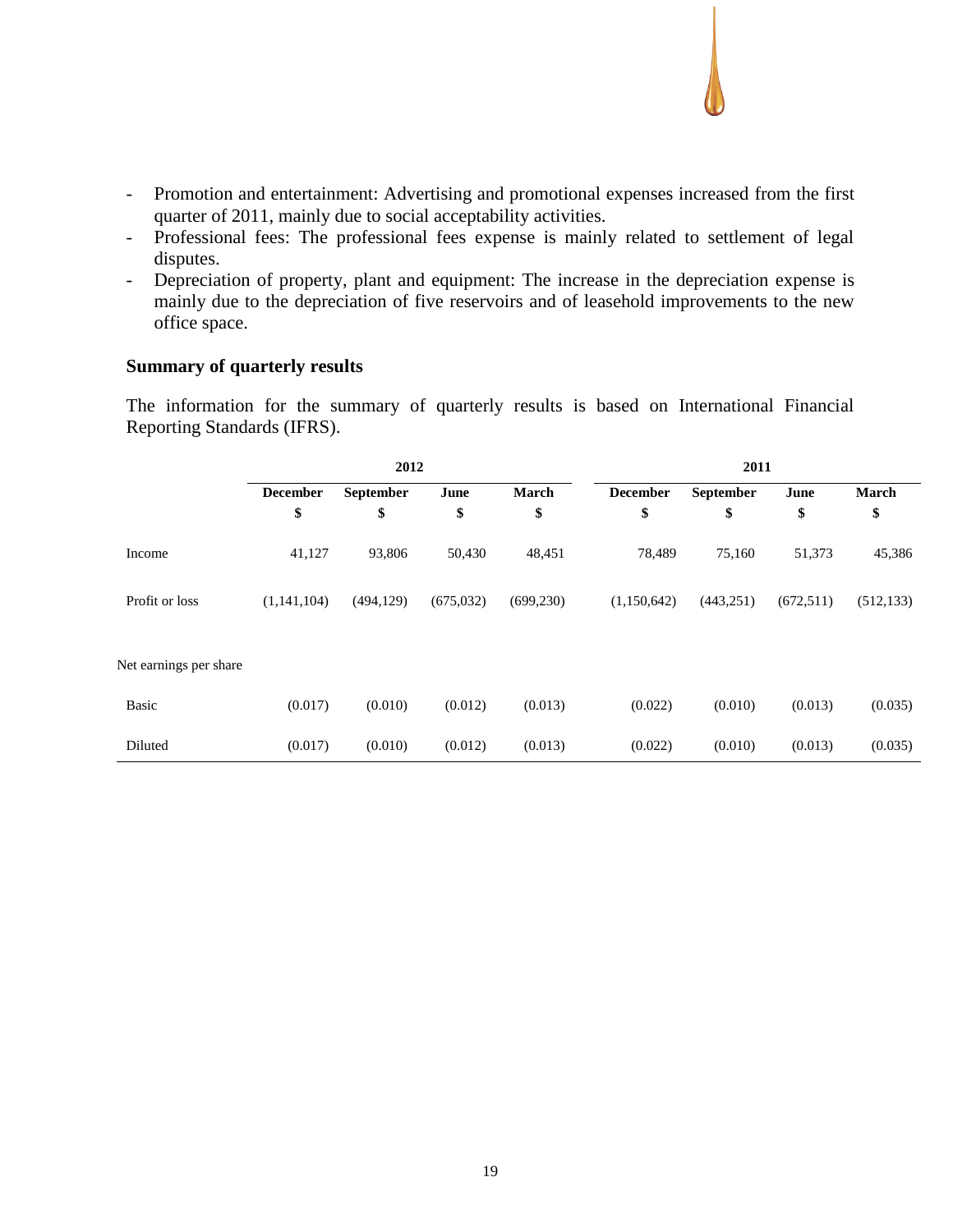Income essentially consists of interest earned and project revenue for each quarter. Operating and administrative expenses were fairly stable from quarter to quarter. The main changes in quarterly losses or earnings are explained as follows:

| $2010 - December$  | Recognition of share-based payment of \$82,800 and a \$5,158,607 gain on disposal of<br>interests in certain licences;                          |
|--------------------|-------------------------------------------------------------------------------------------------------------------------------------------------|
| $2011 - February$  | Recognition of share-based payment of \$71,400;                                                                                                 |
| $2011 - May$       | Recognition of share-based payment of \$160,750;                                                                                                |
| $2011 -$ September | Restatement of all share-based payment for the year using the graded vested method; this<br>restatement had a non-monetary impact of \$185,258; |
| $2011 - December$  | Recognition of share-based payment of \$558,992;                                                                                                |
| 2012 - February    | Recognition of share-based payment of \$80,700;                                                                                                 |
| 2012 - December    | Recognition of share-based payment of \$913,906.                                                                                                |

## **Related party transactions**

The Company's related parties include other related parties and key management personnel, as described below.

Unless otherwise indicated, none of the transactions involve special terms or conditions and no guarantees were given or received. Outstanding balances are usually settled in cash.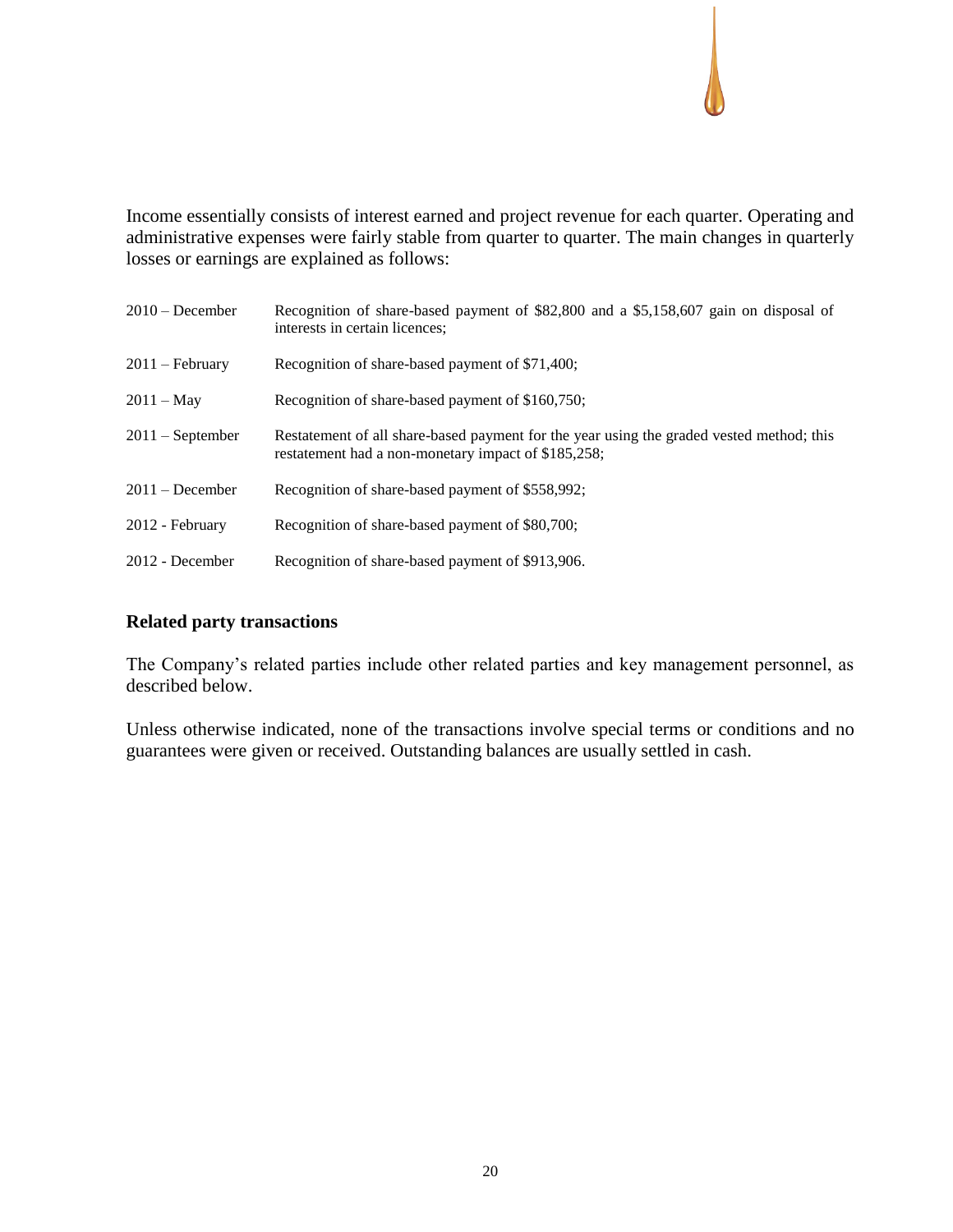۰.

## **Transactions with key management personnel**

Key management personnel remuneration includes the following expenses:

|                               | Three-month period<br>ended December 31,<br>2012 | 2011    |  |
|-------------------------------|--------------------------------------------------|---------|--|
|                               |                                                  | \$      |  |
| Short-term employee benefits: |                                                  |         |  |
| Salaries and benefits         | 244,108                                          | 113,442 |  |
| Attendance fees               | 31,667                                           | 29,449  |  |
| Total short-term benefits     | 275,775                                          | 142,891 |  |
| Share-based payments          | 608,400                                          | 330,244 |  |
| Total remuneration            | 884,175                                          | 473,135 |  |

During the 2012 reporting period, key management exercised 2,220,000 options (1,266,000 in 2011) granted under the share-based compensation plan.

## **Related parties**

Transactions were carried out with two companies whose main officer (holding a minority interest) also serves on Pétrolia's Board:

|                                    | Three-month period<br>ended December 31, |       |
|------------------------------------|------------------------------------------|-------|
|                                    | 2012                                     | 2011  |
| Statement of financial position:   |                                          |       |
| Exploration and evaluation assets  | $\theta$                                 | 2.394 |
| Statement of comprehensive income: |                                          |       |
| Other expenses                     |                                          |       |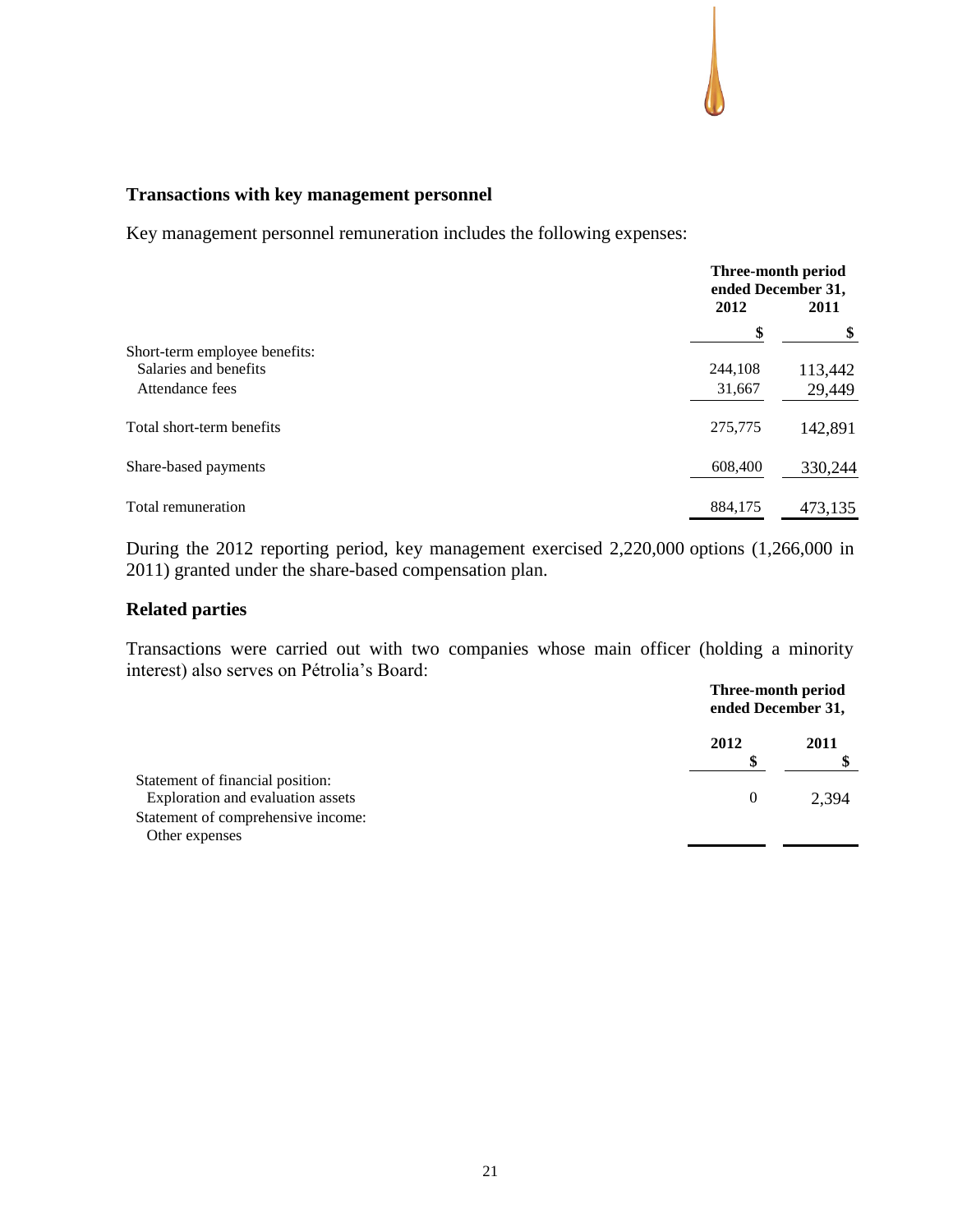The balance due from these companies is \$0 at December 31, 2012 (December 31, 2011 – \$26,366).

Transactions were carried out with a director acting as a consultant for the Company:

|                                                                       |      | Three-month period<br>ended December 31, |
|-----------------------------------------------------------------------|------|------------------------------------------|
|                                                                       | 2012 | 2011                                     |
| Statement of financial position:<br>Exploration and evaluation assets |      | 2.062                                    |

The balance owing this director is \$0 on December 31, 2012 (December 31, 2011 – \$2,349).

The Company entered into the following transactions with a company whose director also sits on Pétrolia's board:

|                                    | Three-month period<br>ended December 31, |       |
|------------------------------------|------------------------------------------|-------|
|                                    | 2012                                     | 2011  |
| Statement of comprehensive income: |                                          |       |
| Salaries and benefits              | 674                                      | 1,188 |
| Office supplies and transportation | 200                                      | 300   |

The balance owing this company is \$1,091 at December 31, 2012 (\$2,349 at December 31, 2011).

The Company entered into the following transactions with a close relative of a member of management, who provided services to the Company:

|                                                                   | Three-month period<br>ended December 31, |       |
|-------------------------------------------------------------------|------------------------------------------|-------|
|                                                                   | 2012                                     | 2011  |
| Statement of financial position:<br>Property, plant and equipment | 0                                        | 8,607 |
| Statement of comprehensive income:<br>Office maintenance          |                                          |       |

The balance owing this supplier is \$0 at December 31, 2012. (December 31, 2011 – \$0).

These transactions took place in the normal course of business and were measured at their exchange value, which is the consideration established and accepted by related parties.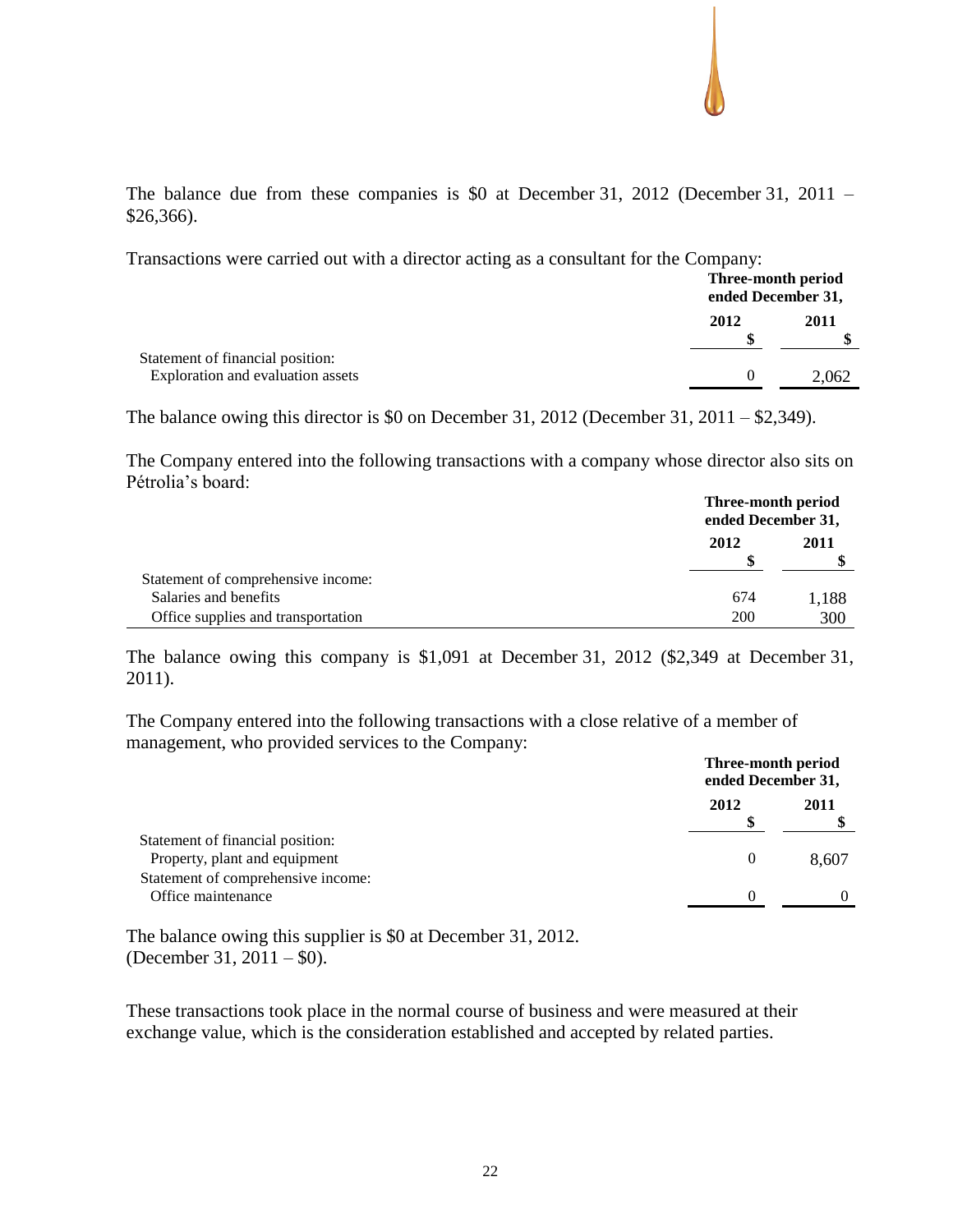## **Financial instrument disclosure**

#### **Risk management policy**

The Company's financial assets and liabilities expose it to various risks. The following analysis provides an assessment of the risks:

## **Credit risk**

Financial instruments that potentially subject the Company to credit risk consist primarily of cash and cash equivalents and trade and other receivables. The Company's cash and cash equivalents are held with or are issued by first-class financial institutions. The majority of receivables are sums owed by governments, partners and related parties. Therefore, Management considers the risk of non-performance on these instruments to be very minimal.

## **Liquidity risk**

Liquidity risk is the risk that the Company will be unable to meet its financial obligations as they fall due or do so only at excessive cost. The Company finances its growth by issuing shares and selling interests in some of its oil assets. One of Management's main financial objectives is to maintain an optimal level of liquidity by actively managing its exploration activities. All of the Company's financial liabilities have a maturity of less than one year.

## **Market risk**

Market risk is the risk that the fair value or future cash flows of a financial instrument will fluctuate due to changes in market conditions. There are three types of market risk: interest rate risk, currency risk, and other price risks. The Company is exposed to interest rate risk.

a) Interest rate risk

Interest rate risk refers to the impact of interest rate fluctuations on the value of investments.

The Company is exposed to interest rate risk on its fixed-rate financial instruments. For the period ended December 31, 2012, an increase or decrease of 1% in the interest rates in effect at that date, with all other variables remaining equal, would have generated a profit or loss of  $$11,226(2011 - $13,183).$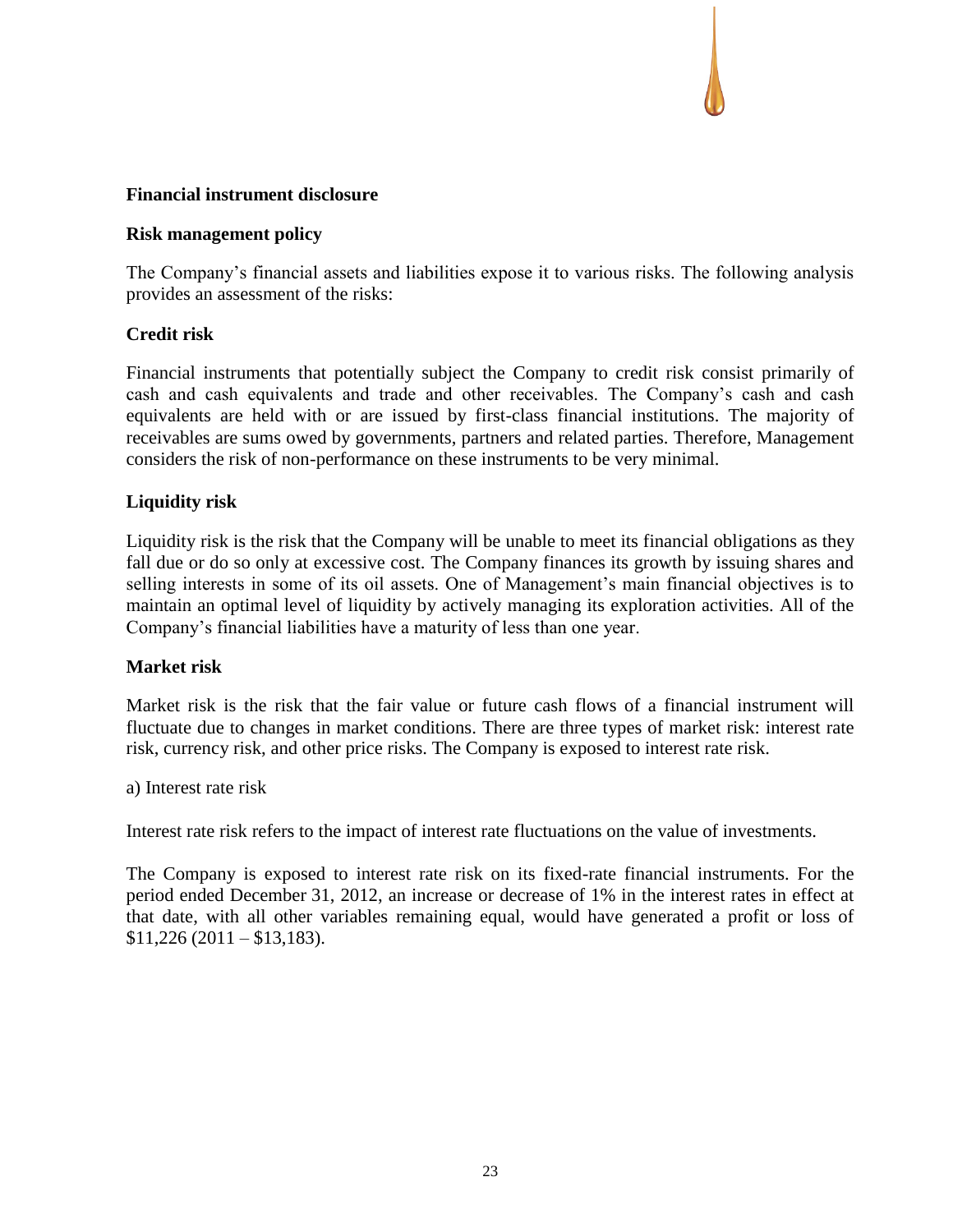## **Fair value**

The fair value of investments is determined as follows:

Guaranteed investment certificates: Given their recent issuance, the fair value corresponds to their cost.

Money market fund: Given its short-term maturity, the fair value corresponds to its cost.

As regards the loan, the carrying value approximates the fair value due to the variable interest rate on the debt.

Fair value hierarchy

Financial instruments recognized at fair value on the statement of financial position are classified using a fair value hierarchy that reflects the significance of the inputs used in making the fair value measurements.

The three levels of the fair value hierarchy are:

Level 1– Quoted prices (unadjusted) in active markets for identical assets or liabilities: cash is found at this level.

Level 2 – Inputs other than quoted prices included within level 1 that are observable for the asset or liability, either directly (i.e. as prices) or indirectly (i.e. derived from prices): cash equivalents and investments are found at this level.

Level 3 – Inputs for the asset or liability that are not based on observable market data (unobservable inputs).

Determination of fair value and the resulting hierarchy requires the use of observable market data whenever available. The classification of a financial instrument in the hierarchy is based upon the lowest level of input that is significant to the measurement of fair value.

There was no transfer in the valuation of financial assets between levels 1 and 2 during the period.

#### **Judgments, estimates and assumptions**

For a complete description of the judgments, estimates and assumptions made by Management in the preparation of its annual financial statements for the year ended September 30, 2012, see Note 5 of the Financial Statements.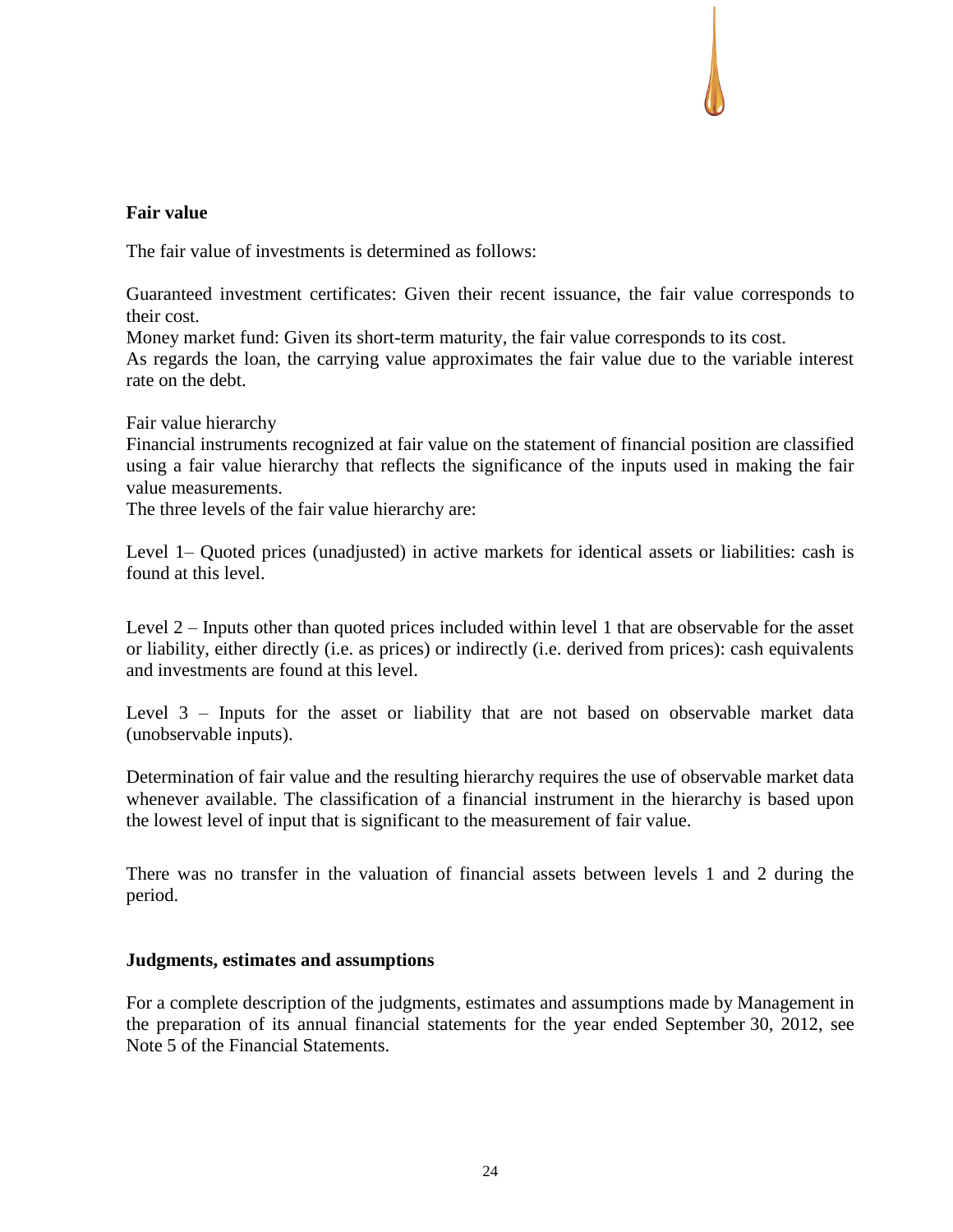## **Future changes in accounting policies**

For a complete description of future changes in accounting policies, see Note 3 of the Financial Statements for the year ended September 30, 2012.

### **Significant accounting policies and transition to IFRS**

For a complete description and detailed presentation of the significant accounting policies used by the Company and the transition to IFRS, see Notes 4 and 26 of the Financial Statements for the year ended September 30, 2012.

### **Capital management**

For a complete description of the Company's capital management policy, see Note 20 of the Financial Statements for the year ended September 30, 2012.

#### **Internal controls**

Given that the Company is an emerging issuer, the officers do not have to make any certifications concerning the establishment and maintenance of control, or the disclosure of information and internal controls related to financial reporting as defined in Regulation 52-109.

The issuer's certifying officers are responsible for ensuring that processes are in place to provide them with sufficient knowledge to support the representations in the certificates, more specifically, that the documents filed on SEDAR are reliable. The officers will ensure that once the convergence process is completed, they will still be able to sign their certification.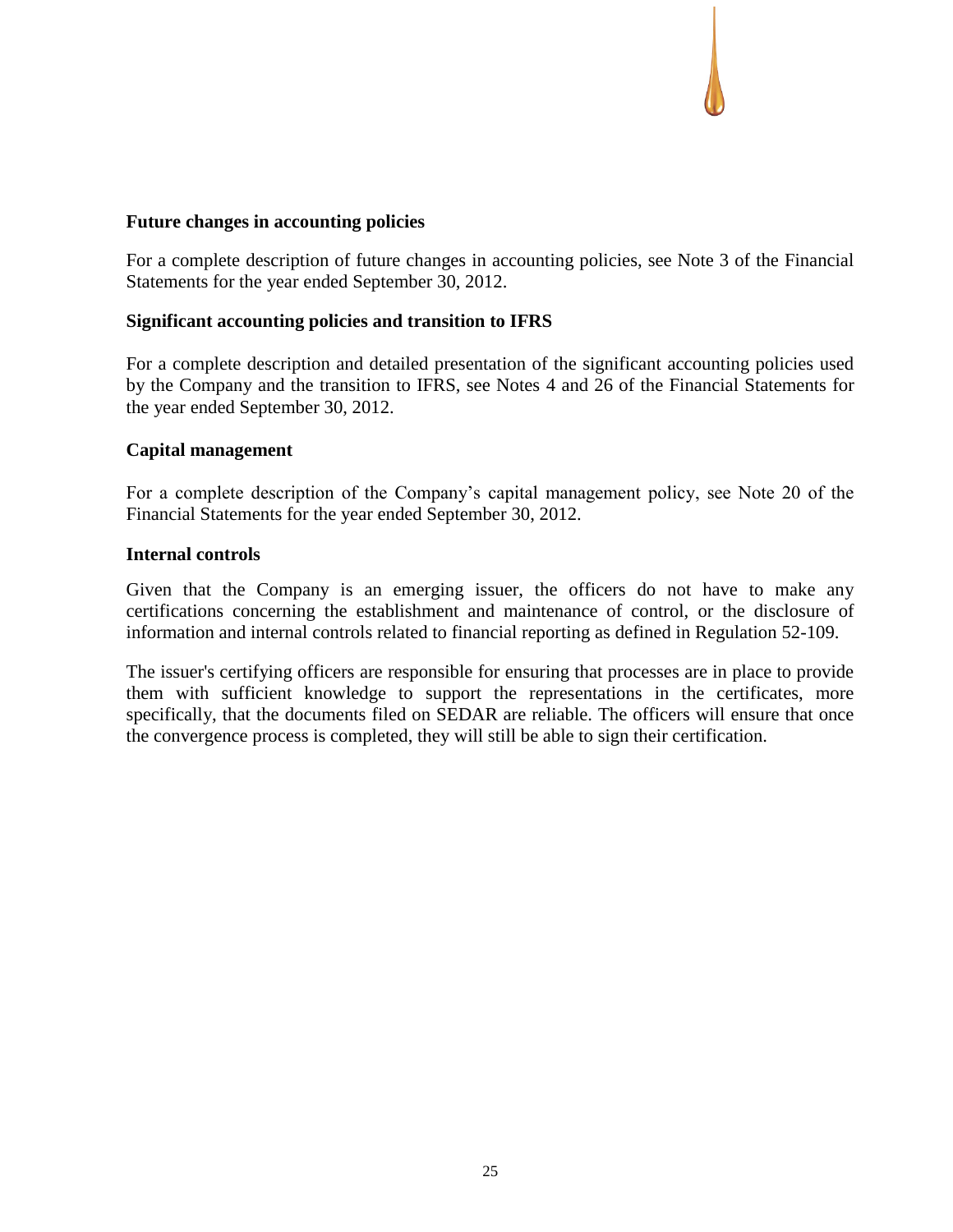## **Other information**

a) Supplemental documents

Certain supplemental documents, including prior management reports and press releases, are available online at [www.sedar.com](http://www.sedar.com/) in the documents section or on Pétrolia's website at [www.petroliagaz.com.](http://www.petroliagaz.com/)

## b) Regulation 51-102 Section 5.2

Exploration expenses for the quarter ended December 31, 2012 are detailed as follows:

|                                      | Geology                  | <b>Geophysics</b> | <b>Drilling</b>          | <b>Analysis</b> | Fracturing | General<br>expenses | Options | Provision                | <b>Site</b><br>maintenance | <b>Total</b> |
|--------------------------------------|--------------------------|-------------------|--------------------------|-----------------|------------|---------------------|---------|--------------------------|----------------------------|--------------|
|                                      | \$                       | \$                | \$                       | \$              | \$         | \$                  | \$      | \$                       | \$                         | \$           |
| Anticosti                            | 7,001                    | $\sim$            | 834,183                  | 6,259           | ۰          | 8,786               | 21,500  |                          | $\overline{\phantom{a}}$   | 877,729      |
| Gastonguay                           | $\overline{\phantom{a}}$ |                   | ٠                        |                 | ۰          | ٠                   | 39      | $\overline{\phantom{a}}$ | ۰                          | 39           |
| Gaspésia<br>Marcel-Tremblay<br>Edgar | 450                      |                   |                          |                 |            | ٠                   | 2,618   |                          |                            | 3,068        |
| Gaspé                                | 5,741                    |                   | $\overline{\phantom{a}}$ | 2,398           | ۰          | 29,431              | 3,406   |                          |                            | 40,976       |
| Bourque                              | 2,880                    | $\sim$            | 8,055,935                |                 |            | 3,867               | 40,089  | ۰.                       | 21,756                     | 8,102,772    |
| Haldimand                            | 188,724                  | 1,360             | 298,549                  | ۰.              | 51,470     | 5,159               | 35,264  | $\overline{\phantom{a}}$ | ٠                          | 602,281      |
| Tar Point                            | $\overline{\phantom{a}}$ | ۰                 | ٠                        |                 | ۰          | 1,619               | 8,577   |                          | ۰                          | 10,196       |
| Dalhousie                            | ۰.                       |                   | ٠                        |                 | ۰.         | ٠                   | 460     | $\overline{\phantom{a}}$ |                            | 460          |
|                                      | 204,796                  | 1,360             | 9,188,667                | 8,657           | 51,470     | 48,862              | 111,953 |                          | 21,756                     | 9,637,521    |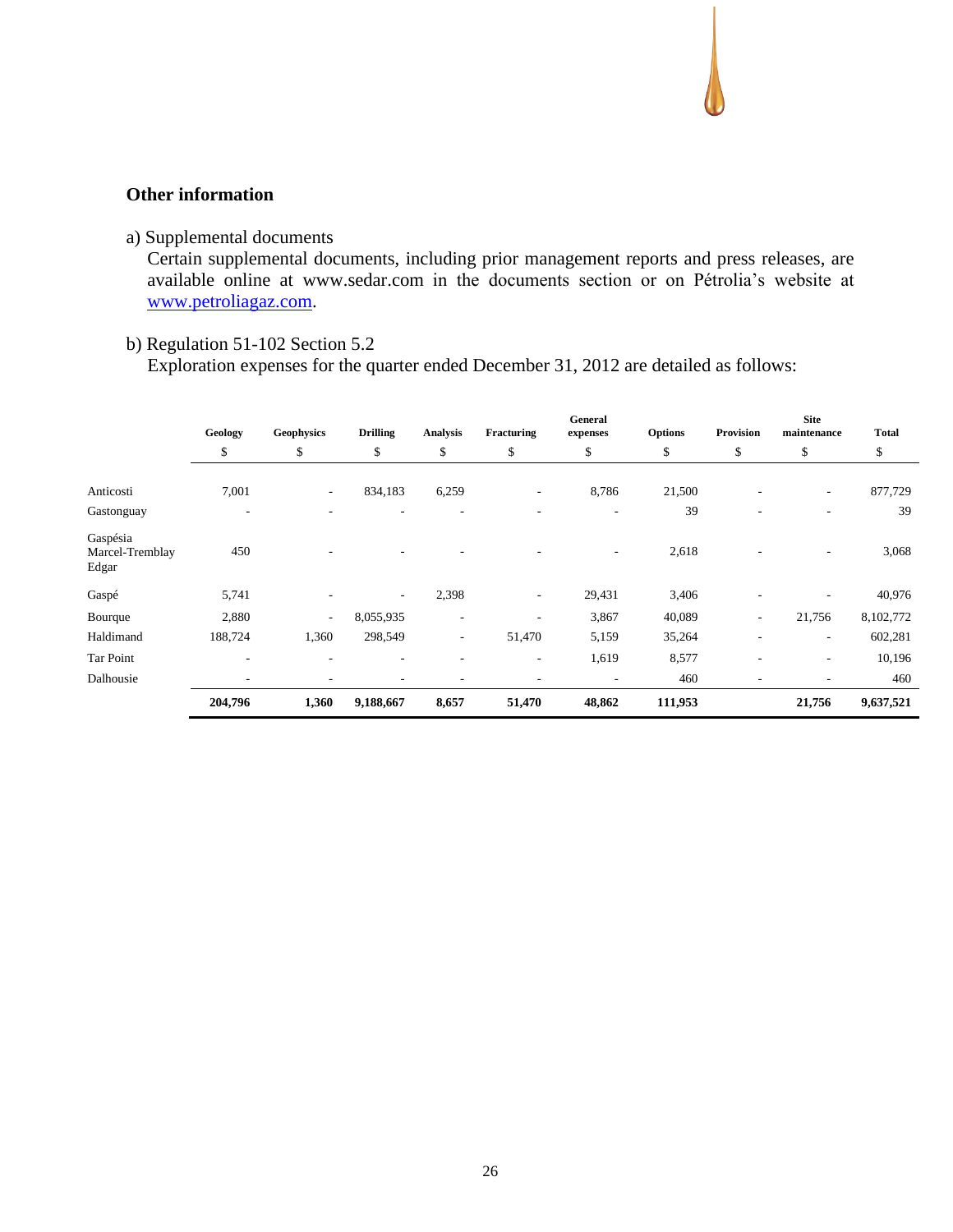#### **Geology Geophysics Drilling Analysis Fracturing General expenses Options Provision Site maintenance Total** \$ \$ \$ \$ \$ \$ \$ \$ \$ \$ Anticosti 11,134 10,186 10,878 - - - 26,364 (37,500) - 21,065 Gastonguay - - - - - - 62 - - 62 Gaspésia Marcel-Tremblay Edgar 5,529 5,489 - - - 50 4,027 - - 15,095 Gaspé 1,440 9,871 133 - 560 20,528 3,860 - - 36,393 Bourque 8,705 1,854 1,781 6,930 - 1,645 2,079 - - 22,993 Haldimand 111,832 55,211 23,164 1,260 729,448 8,770 40,477 - 33,116 1,003,277 Tar Point 4,710 - - - 247,636 728 11,710 - 4,099 268,883 Dalhousie 1,563 23 1,500 - - (290,714) 669 - - (286,958) **144,913 82,634 37,456 8,190 977,644 (258,993) 89,251 (37,500) 37,215 1,080,810**

Deferred exploration expenses for the quarter ended December 31, 2011 are detailed as follows:

# c) Regulation 51-102 Section 5.3

#### *Information on shares issued, warrants and share options as at February 28, 2013:*

Common shares**:** 68,002,800 shares have been issued and are outstanding.

Share options outstanding: The share options granted to directors, members of senior management, employees and service providers are as follows:

- 327,500 options exercisable at a price of \$1.25 per share until July 7, 2013
- 60,000 options exercisable at a price of \$0.74 per share until May 21, 2014
- 270,000 options exercisable at a price of \$0.89 per share until February 25, 2015
- 672,500 options exercisable at a price of \$0.50 per share until December 8, 2015
- 75,000 options exercisable at a price of \$1.31 per share until February 25, 2016
- 500,000 options exercisable at a price of \$1.69 per share until May 18, 2016
- 1,266,000 options exercisable at a price of \$1.52 per share until December 4, 2016
- 75,000 options exercisable at a price of \$1.51 per share until February 22, 2017
- 2,220,000 options exercisable at a price of \$1.02 per share until February 22, 2017